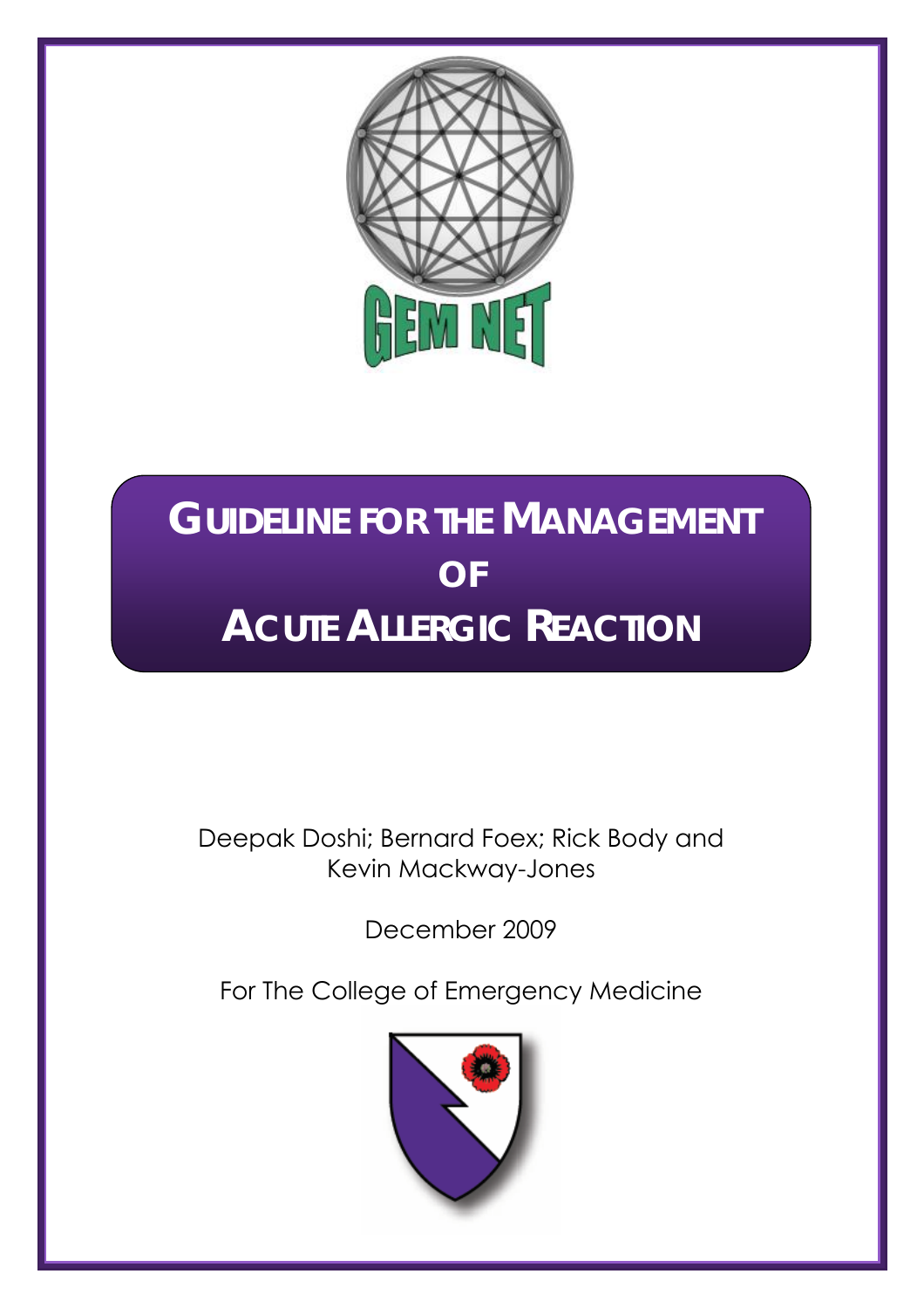## **CONTENTS**

| 1. Executive summary                                                                                                         | $\overline{4}$ |
|------------------------------------------------------------------------------------------------------------------------------|----------------|
| 2. Introduction                                                                                                              | 4              |
| 2.1 Responsibility for development                                                                                           | 4              |
| 2.2 Funding                                                                                                                  | $\overline{4}$ |
| 2.3 The Guideline Working Group                                                                                              | 4              |
| 3. Topic Introduction                                                                                                        | 5              |
| 4. Scope                                                                                                                     | 6              |
| 5. Methodology                                                                                                               | 6              |
| 5.1 Levels of evidence and grading of recommendations                                                                        | 6              |
| 5.2 Definition of Acute allergic reaction                                                                                    | $\overline{7}$ |
| 6. Summary of Recommendations                                                                                                | $\overline{7}$ |
| 6.1 Adrenaline                                                                                                               | 7              |
| 6.1.1 Intravenous or intramuscular adrenaline for anaphylaxis                                                                | 7              |
| 6.1.2 Subcutaneous or intramuscular adrenaline for anaphylaxis                                                               | $\overline{7}$ |
| 6.1.3 Adrenaline self-injection for anaphylaxis in children                                                                  | 7              |
| 6.1.4 Adrenaline inhaler: An alternative to intramuscular adrenaline?                                                        | 7              |
| 6.1.5 Sublingual adrenaline tablets: How feasible is this novel approach to                                                  | $\overline{7}$ |
| treatment of acute allergic reaction?                                                                                        |                |
| 6.1.6 Nebulised adrenaline for wheeze in anaphylaxis                                                                         | 8              |
| 6.1.7 Injection of adrenaline in acute allergic reaction: Do the thighs look<br>better than the deltoid? - Read the evidence | 8              |
| 6.2 Removal of allergen                                                                                                      | 8              |
| 6.2.1 Shaving hair to remove an allergen (hair dye) in acute allergic<br>reaction:                                           | 8              |
| Does it help?                                                                                                                |                |
| 6.2.2 Does gastric lavage prevent biphasic acute allergic reaction?                                                          | 8              |
| 6.3 Investigation of anaphylaxis                                                                                             | 8              |
| 6.3.1 Mast cell tryptase and histamine levels in acute allergic reaction                                                     | 8              |
| 6.4 Antihistamines                                                                                                           | 8              |
| 6.4.1 Oral antihistamine on discharge in acute allergic reaction                                                             | 8              |
| 6.5 Corticosteroids                                                                                                          | 8              |
| 6.5.1 Hydrocortisone in acute allergic reaction                                                                              | 8              |
| 6.5.2 Oral prednisolone on discharge in acute allergic reaction                                                              | 8              |
| 7. Evidence for Recommendations                                                                                              | 9              |
| 7.1 Adrenaline                                                                                                               | 9              |
| 7.1.1 Intravenous or intramuscular adrenaline for anaphylaxis                                                                | 9              |
| 7.1.2 Subcutaneous or intramuscular adrenaline for anaphylaxis                                                               | 10             |
| 7.1.3 Adrenaline self-injection for anaphylaxis in children                                                                  | 10             |
| 7.1.4 Adrenaline inhaler: An alternative to intramuscular adrenaline?                                                        | 12             |
| 7.1.5 Sublingual adrenaline tablets: How feasible is this novel approach to<br>treatment of acute allergic reaction?         | 13             |
| 7.1.6 Nebulised adrenaline for wheeze in anaphylaxis                                                                         | 14             |
| 7.1.7 Adrenaline: site of administration                                                                                     | 15             |
| 7.2 Removal of allergen                                                                                                      | 16             |
| 7.2.1 Shaving hair to remove an allergen (hair dye) in acute allergic                                                        | 16             |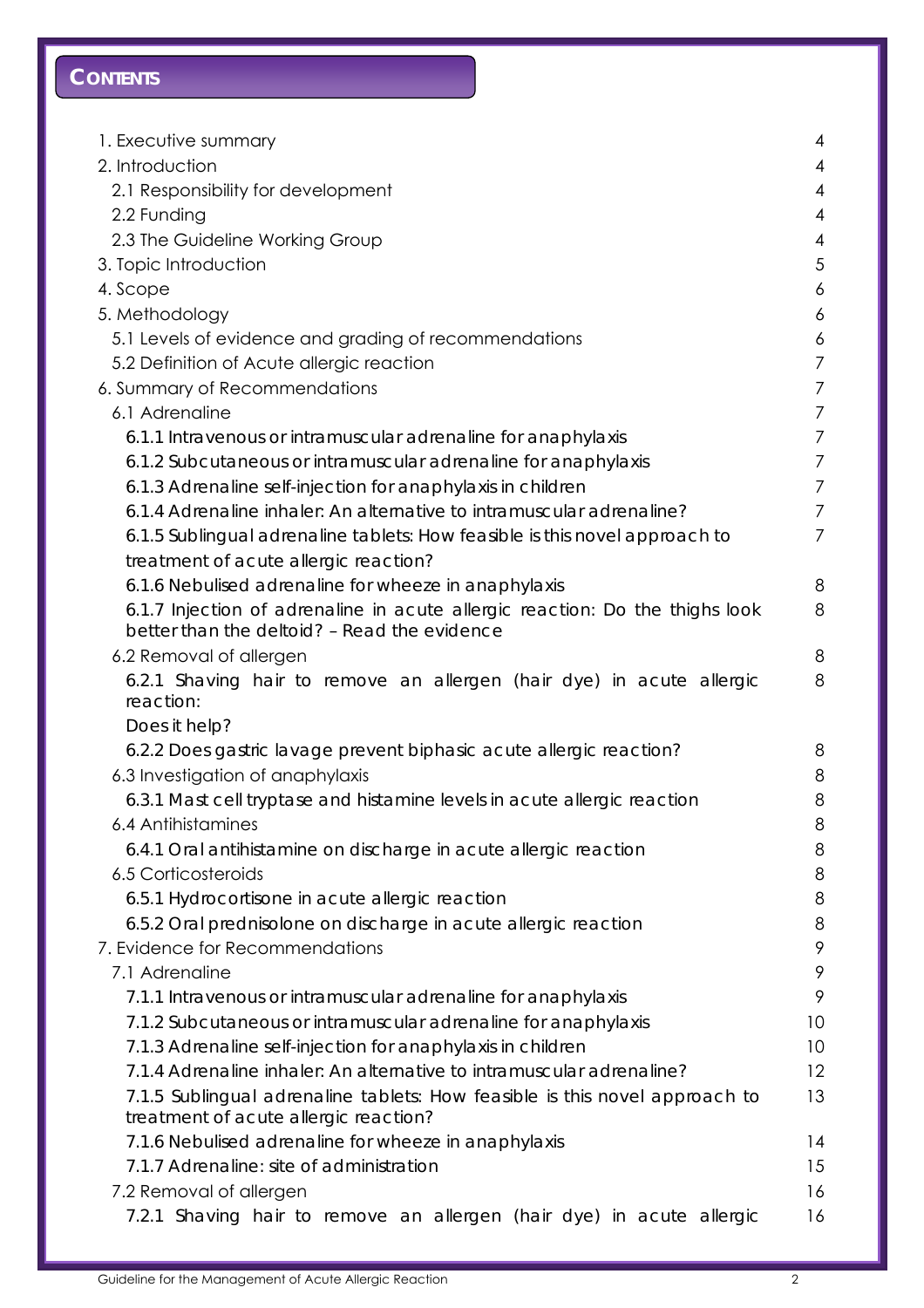| reaction: Does it help?                                                  |    |
|--------------------------------------------------------------------------|----|
| 7.2.2 Does gastric lavage prevent biphasic acute allergic reaction?      | 17 |
| 7.3 Investigation of anaphylaxis                                         | 18 |
| 7.3.1 Mast cell tryptase and histamine levels in acute allergic reaction | 18 |
| 7.4 Antihistamines                                                       | 19 |
| 7.4.1 Oral antihistamine on discharge in acute allergic reaction         | 19 |
| 7.5 Corticosteroids                                                      | 20 |
| 7.5.1 Hydrocortisone in acute allergic reaction                          | 20 |
| 7.5.2 Oral prednisolone on discharge in acute allergic reaction          | 21 |
| Appendix 1: Relevant papers                                              | 22 |
| Appendix 2: Search filters                                               | 28 |
| Reference List                                                           | 29 |
|                                                                          |    |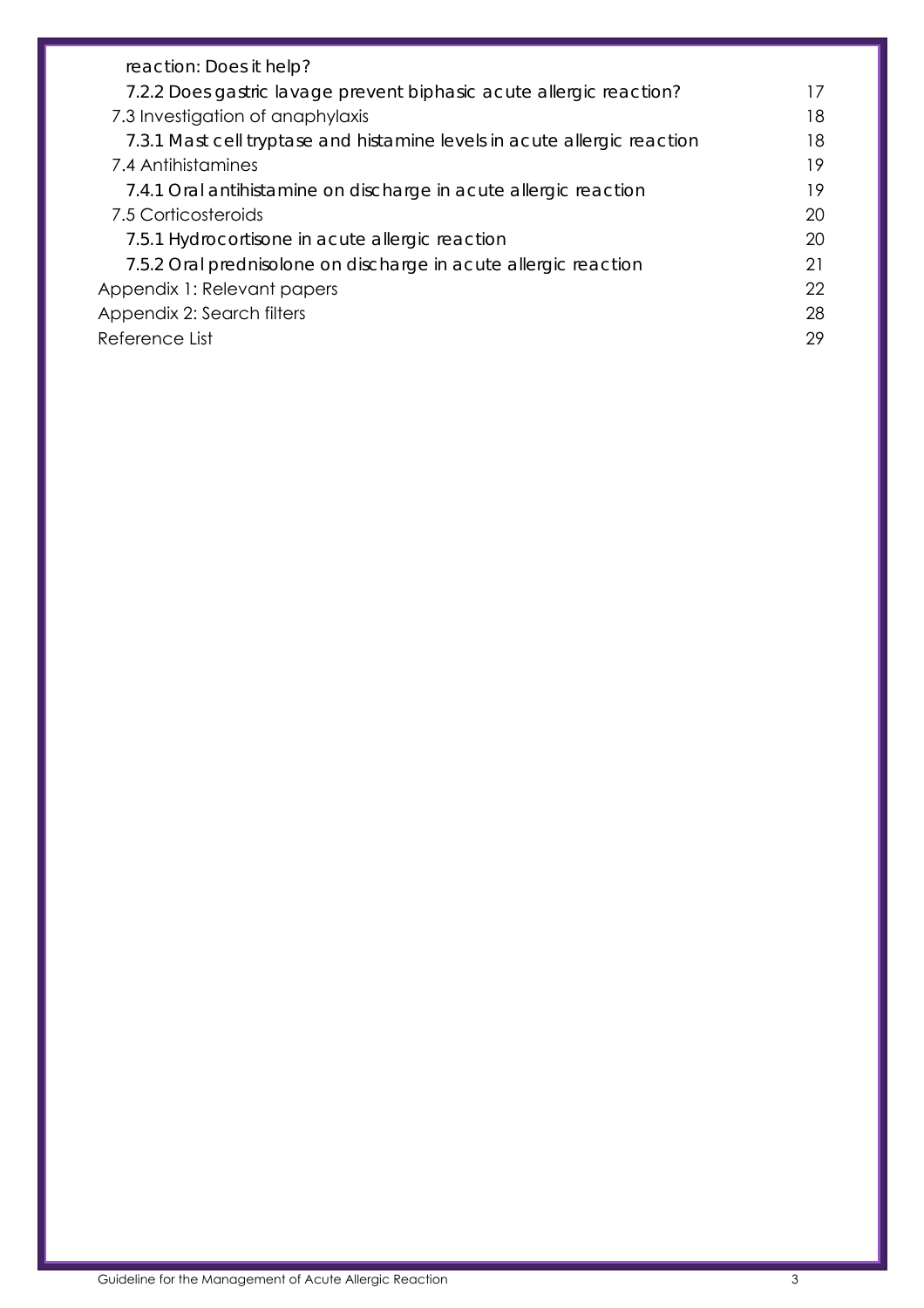## **1. EXECUTIVE SUMMARY**

- The Guidelines in Emergency Medicine Network (GEMNet) has been created to promote best medical practice in a range of conditions presenting to Emergency Departments (EDs) in the UK
- This guideline presents a summary of the best available evidence to guide the management of adult patients who present to the ED following an acute allergic reaction.
- The document has been developed following discussion amongst Emergency physicians to decide which topics would benefit from the development of clinical guidelines.
- The document is intended as a guideline for use in the ED by Emergency Physicians and is based on the review of the best existing evidence for the diagnostic tools and treatments used in this setting.
- The document is summarized as a Clinical Decision Support Guideline that has been presented as an easy to follow algorithm.
- The intention is for each guideline to be updated and reviewed as further evidence becomes available. The formal revision date has been set at 5 years from publication though the guideline is subject to continuous informal review.

## **2. INTRODUCTION**

## **2.1 Responsibility for development**

This document has been developed in response to a perceived need to improve clinical effectiveness for care in this field. The Emergency Department at the Manchester Royal Infirmary has been undertaking primary and secondary research for a number of years to achieve this aim. The intention is to distil this information into practical advice for clinicians working in the department. The information is presented in the form of Clinical Decision Support Guidelines, available on shop floor in the form of a Clinical Decision Support Manual and on individual A4 sized forms. Departmental Consultants have considered clinical conditions that may benefit from evidence based guidelines and following discussion with other clinical staff have compiled a list of topics that included acute allergic reaction.

## **2.2 Funding**

Funding for the development for this guideline has been received from the College of Emergency Medicine.

#### **2.3 The Guideline Working Group**

A Guideline Working Group met to discuss this condition and decide on the clinical questions, consider the evidence available and develop the recommendations. The group process ensured that the working group had access to the relevant information and the required resources in order to develop in a constructive manner.

The guideline has been developed in accordance with the principles described by the National Institute for Health and Clinical Excellence guideline development methods.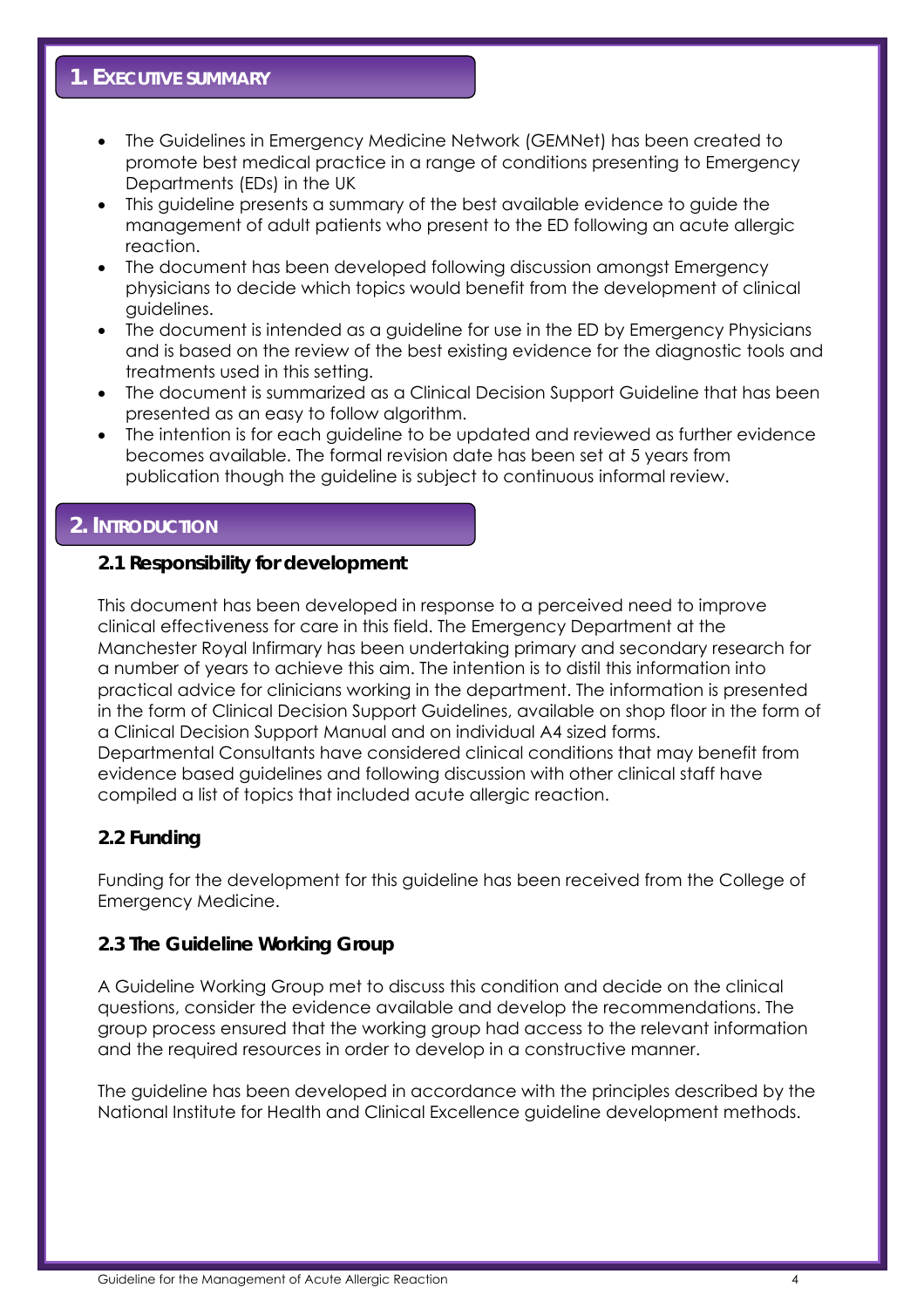## **3. TOPIC INTRODUCTION**

Acute allergic reaction is a common condition presenting to the Emergency Department, with a variety of symptoms ranging from localised rash to life-threatening anaphylaxis. There is no universally accepted definition of anaphylaxis, but it is generally taken to describe a rapidly progressive, potentially life-threatening, acute allergic reaction.1 Anaphylaxis is caused by the degranulation of mast cells and basophils with subsequent release of inflammatory mediators such as histamine, tryptase, prostaglandins, leukotrienes, cytokines and chemokines.2 These inflammatory mediators cause smooth muscle contraction, vasodilation and increased vascular permeability, leading to urticaria, angioedema, bronchoconstriction and hypotension.<sup>3</sup>

The most common signs and symptoms of anaphylaxis are cutaneous (generalised urticaria, angioedema, flushing and itching), affecting around 90% of patients.4 Other features include respiratory symptoms (dyspnoea, wheeze, stridor or hypoxia), affecting 70%, and GI symptoms such as abdominal pain and vomiting, affecting 40%.1,4 Hypotension is less common, affecting between 10−30% of patients with anaphylaxis.4 The diagnosis is made clinically, on the basis of the patient's symptoms.<sup>1</sup> Anaphylactic reactions can be triggered by virtually any agent capable of activating mast cells and basophils, but the most commonly implicated allergens include:2,5

- Foods (particularly milk, egg, peanuts, tree nuts, fish, shellfish, soy and wheat)
- **Drugs**
- Stings or venoms
- Latex
- Allergen immunotherapy injections.

In up to one-third of cases, there may be no obvious trigger.

Allergies are among the most common diseases in the UK, affecting around 30% of adults and 40% of children.6 The incidence of anaphylaxis is difficult to estimate due to the lack of an accepted definition and the frequent misdiagnosis of the condition. However, in a recent literature review, a working group of the American College of Allergy, Asthma and Immunology Epidemiology of Anaphylaxis estimated that anaphylaxis affects between 0.5% and 2% of the population at some point during their lives.7 The incidence of severe allergic reactions and anaphylaxis seems to be increasing.8

The overall mortality of anaphylaxis has been estimated at <1%.<sup>9-11</sup> Over half of all deaths due to anaphylaxis occur within an hour of allergen exposure, primarily from asphyxia due to upper airway oedema and bronchospasm, or hypotension and circulatory failure.12 Despite the low mortality rate, the potential for serious consequences and rapid progression of anaphylaxis mean that prompt treatment is essential.

As with all emergencies, the initial management of anaphylaxis involves airway, breathing and circulation assessment, followed by immediate administration of adrenaline.1,13 This is followed if necessary by supplementary treatment with oxygen, intravenous fluids and second-line drug therapy with antihistamines or corticosteroids.<sup>1,13</sup> However, due to the unpredictable and potentially life-threatening nature of anaphylaxis, it is unethical to perform randomised, controlled clinical trials, and these treatment recommendations are therefore based on clinical observations, basic principles of pathophysiology, and some laboratory studies, rather than on clinical evidence.14 For example, adrenaline is considered the mainstay of anaphylaxis management, but there is little evidence supporting its use in this setting.<sup>4</sup>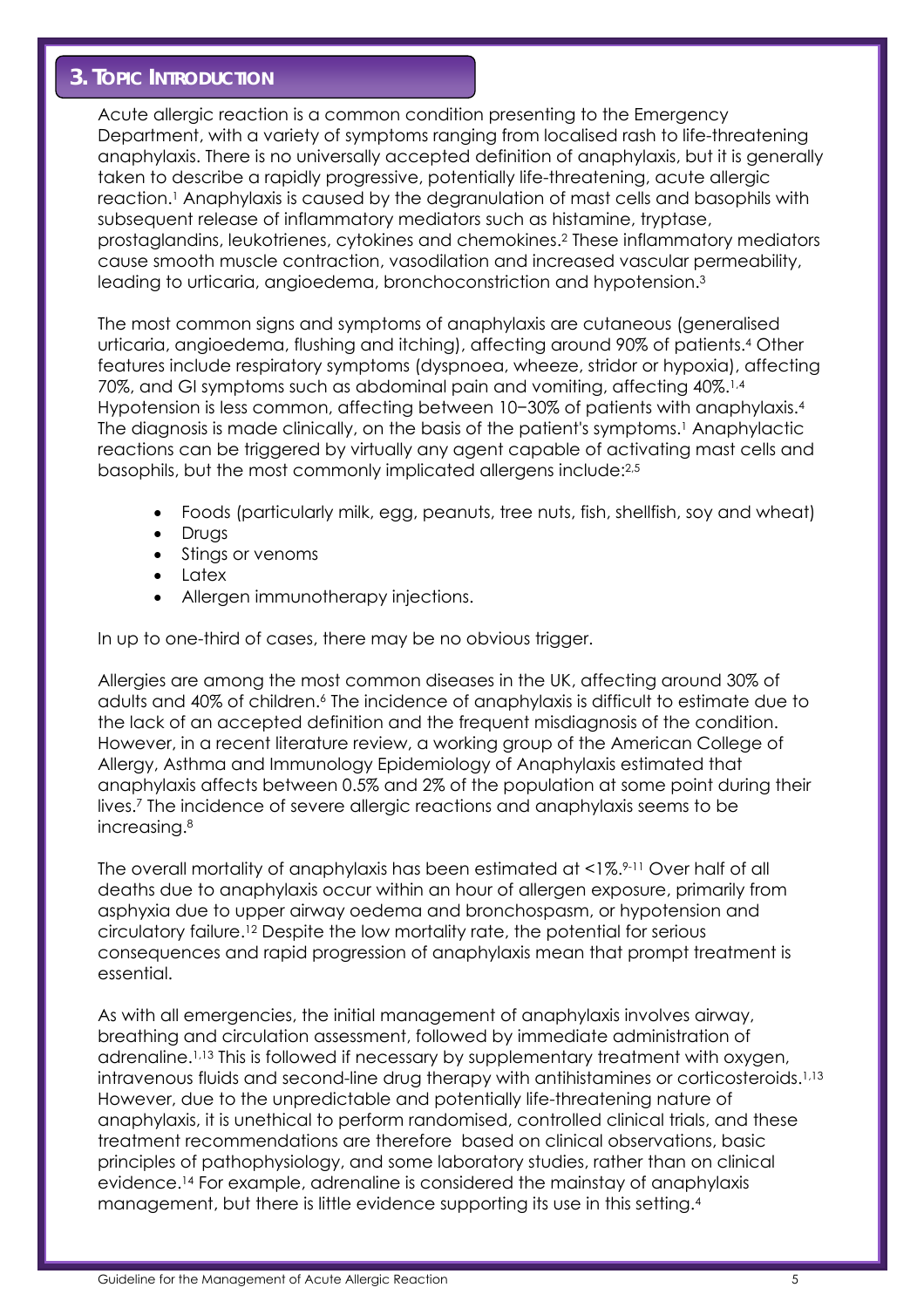The aim of this project is to develop guidelines for the management of acute allergic reaction, in the setting of the Emergency Department. In these guidelines, an attempt has been made to substantiate as much evidence as possible for the suggested recommendations.

## **4. SCOPE**

This guideline encompasses all patients presenting to the ED with a clinical diagnosis of acute allergic reaction. The algorithm is applicable to patients of any age or gender, either with a primary diagnosis of acute allergic reaction or an acute allergic reaction to a medication given in the department.

The guidelines are intended to be used by healthcare professionals working within the Emergency Department. They cover:

- Clinical risk assessment
- Airway management
- Initial drug treatment
- Investigations
- Supportive treatment
- Discharge plan and medication.

Disposition may vary dependent on local resources but the guideline may be adapted as appropriate.

## **5. METHODOLOGY**

This guideline was developed using a novel methodology that has recently been utilised in cardiothoracic surgery4. Many guidelines perform a single systematic review of the literature in order to answer all of the relevant clinical questions. In order to maximise sensitivity, a separate systematic review of the literature was performed for each clinical question identified.

Guideline development was structured into several stages. Initially the lead guideline developers met to discuss the scope of the guideline and to identify all clinical questions that may have been relevant. In order to answer the clinical questions identified we performed a series of structured short-cut systematic reviews (Best Evidence Topic Summaries, BETs), the principles of which have been previously described<sup>5</sup>. Where relevant BETs had already been created, the search strategies were checked and updated when necessary. The completed BETS form an appendix of this document.

Having gathered and collated the evidence for each clinical question, the principle guideline developers met to create a series of guideline recommendations, which were used to create an evidence-based flowchart following consultation with the lead guideline developer.

## **5.1 Levels of evidence and grading of recommendations**

Studies included in this guideline were graded for level of evidence according to previously accepted definitions<sup>6</sup>. In summary, level 1 evidence comes from well designed randomised controlled trials(RCT's), level 2 evidence from large cohort studies or poorly designed RCT's, level 3 evidence from small cohort studies or case-control studies and level 4 evidence from experimental studies, case series or case studies. The suffix 'a' implies that evidence at this level is from original research, whereas the suffix 'b' implies that the evidence is from systematic review or meta-analysis.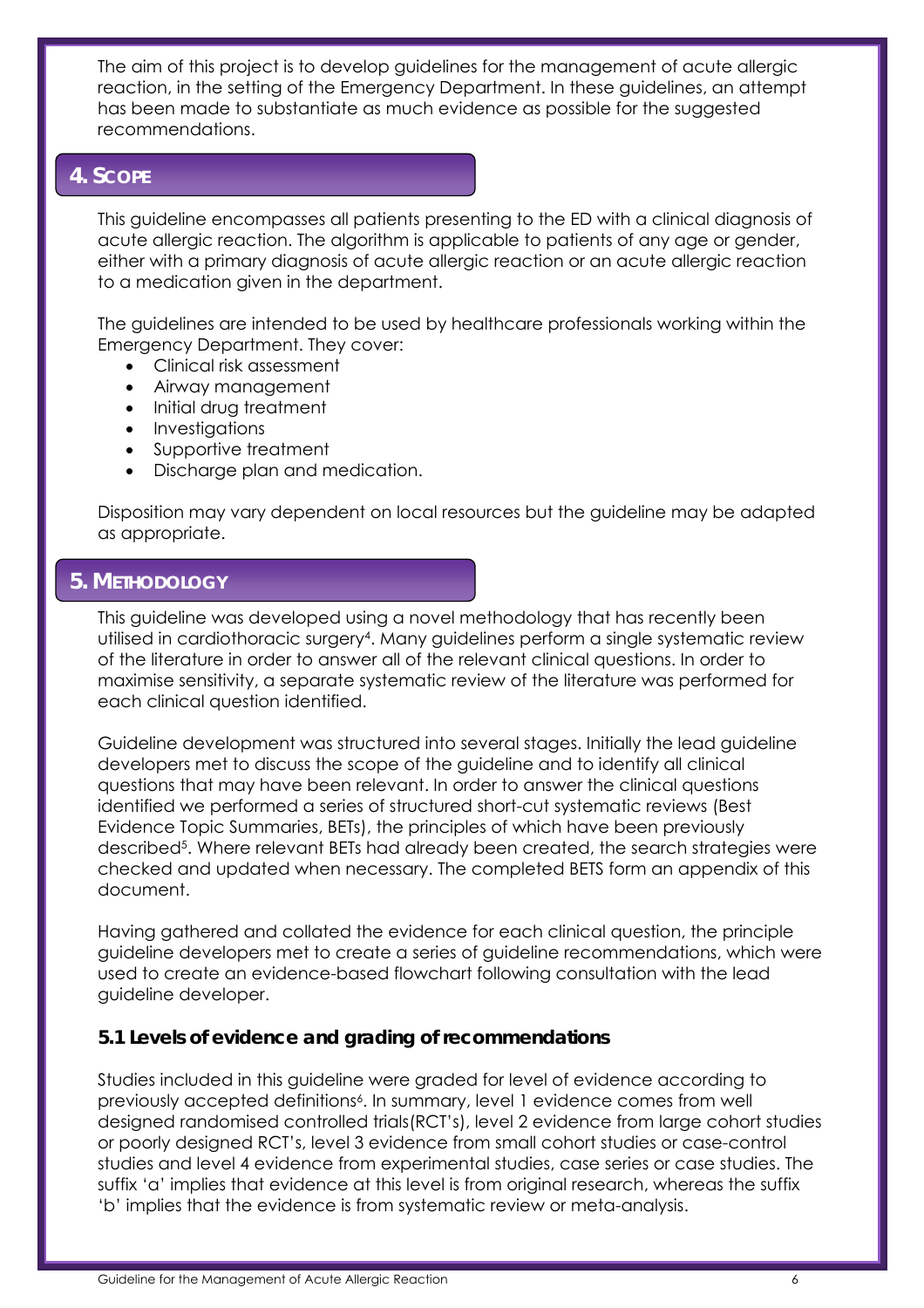The recommendations that have been made were graded according to the level of evidence upon which they were based:

Grade A: Based upon multiple level 1a or 1b papers. Grade B: Based upon individual level 1a or 1b papers or multiple level 2a or 2b papers. Grade C: Based upon individual level 2a or 2b papers or multiple level 3a or 3b papers. Grade D: Based upon individual level 3a or 3b papers or level 4 papers. Grade E: Based on consensus guidelines or studies of expert opinion.

## **5.2 Definition of Acute allergic reaction**

For the purposes of this guideline acute allergic reaction was defined as conglomeration of symptoms and signs consistent with a reaction to an allergen including prescribed medications.

## **6. SUMMARY OF RECOMMENDATIONS**

## **6.1 Adrenaline**

## *6.1.1 Intravenous or intramuscular adrenaline for anaphylaxis*

Intramuscular injection of adrenaline is safe for early progressive to moderate acute allergic reactions (Grade D).

Carefully titrated doses of IV adrenaline should be considered in cases of refractory hypotension or peri-cardiac arrest situations (Grade D).

## *6.1.2 Subcutaneous or intramuscular adrenaline for anaphylaxis*

The intramuscular route is preferred over the subcutaneous route for injection of adrenaline in acute allergic reaction (grade D).

## *6.1.3 Adrenaline self-injection for anaphylaxis in children*

Where available, adrenaline auto-injectors should be utilised in the community at an early stage for severe anaphylactic reactions, although high quality evidence is lacking (Grade C).

To maximise any potential benefit it is important to provide education for patients, parents and carers regarding injection technique and ensuring auto-injector availability at all times (Grade C).

## *6.1.4 Adrenaline inhaler: An alternative to intramuscular adrenaline?*

In view of the lack of evidence and practice supporting beneficial effects, inhaled adrenaline is not recommended used as an alternative to intramuscular adrenaline in patients with acute allergic reactions (Grade D).

## *6.1.5 Sublingual adrenaline tablets: How feasible is this novel approach to treatment of acute allergic reaction?*

Due to a lack of any human studies, sublingual adrenaline can not be recommended for general use in acute allergic reaction.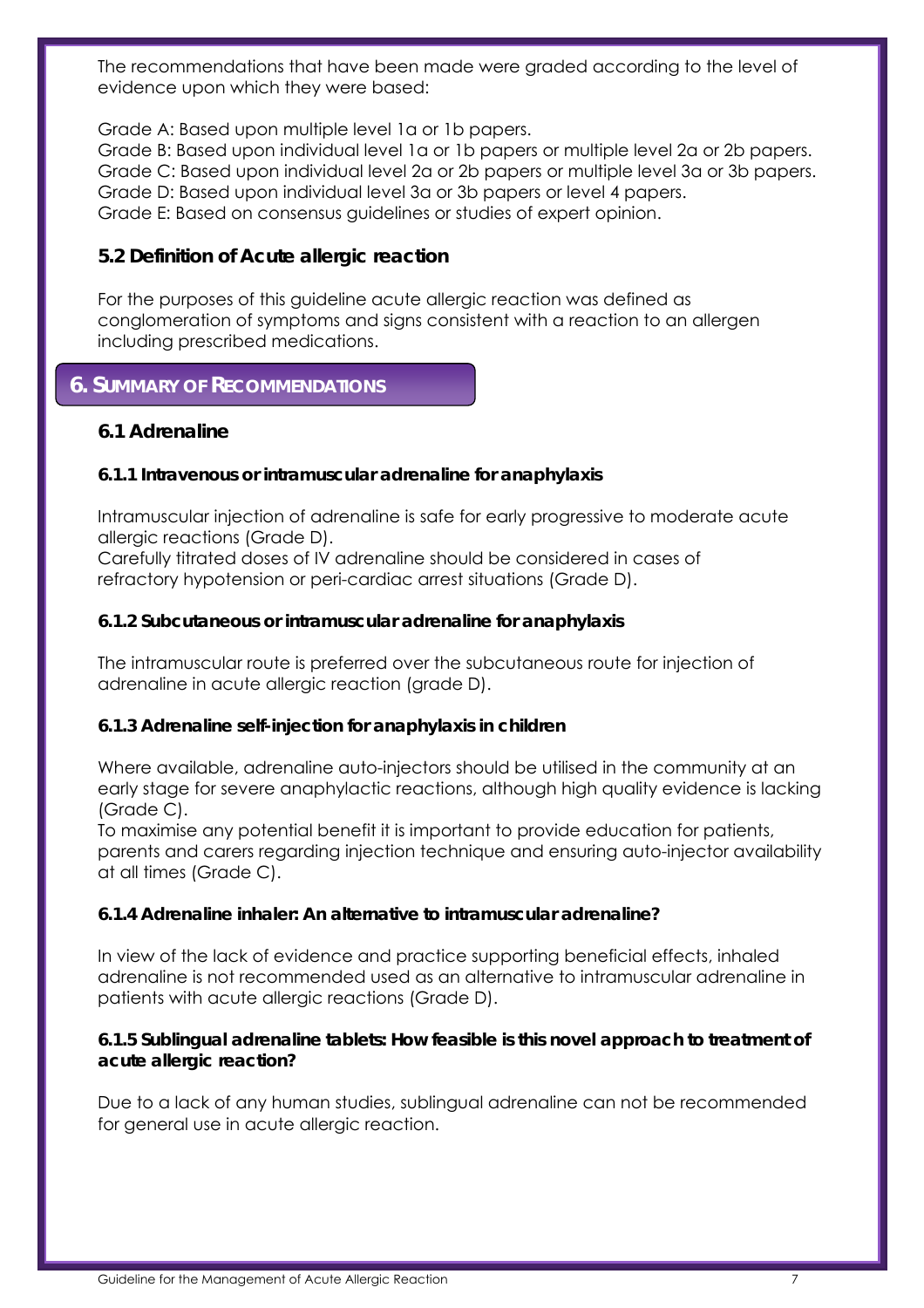## *6.1.6 Nebulised adrenaline for wheeze in anaphylaxis*

There is no evidence to support the use of nebulised adrenaline in the management of anaphylaxis (Grade D).

## *6.1.7 Injection of adrenaline in acute allergic reaction: Do the thighs look better than the deltoid? – Read the evidence*

Absorption of adrenaline from the thigh is faster than absorption from the upper arm. The lateral thigh is therefore the preferred site of administration of intramuscular injection of adrenaline (Grade C).

## **6.2 Removal of allergen**

## *6.2.1 Shaving hair to remove an allergen (hair dye) in acute allergic reaction: Does it help?*

There is no published evidence that shaving the hair stops the progression of an acute allergic reaction to hair dye (Grade E).

## *6.2.2 Does gastric lavage prevent biphasic acute allergic reaction?*

There is no published evidence to suggest that gastric lavage prevents biphasic allergic reactions to ingested allergens (Grade E).

## **6.3 Investigation of anaphylaxis**

## *6.3.1 Mast cell tryptase and histamine levels in acute allergic reaction*

Based on the evidence available, tryptase and histamine lack adequate sensitivity as diagnostic markers of acute allergic reaction. However, in the absence of an alternative biomarker, serial monitoring of tryptase levels may be useful and routine monitoring will provide a body of evidence to support or refute its usefulness (Grade B).

## **6.4 Antihistamines**

## *6.4.1 Oral antihistamine on discharge in acute allergic reaction*

There are no randomised controlled trials to support the use of oral antihistamines to reduce the recurrence of allergic reactions, although they may relieve some allergic symptoms (Grade D).

## **6.5 Corticosteroids**

## *6.5.1 Hydrocortisone in acute allergic reaction*

There are no randomised controlled trials supporting the use of hydrocortisone to prevent or treat biphasic or protracted allergic reactions. However, given that corticosteroids are effective in the management of acute asthma, which may be confused with anaphylaxis, their use may be warranted (Grade C).

## *6.5.2 Oral prednisolone on discharge in acute allergic reaction*

There is no evidence to support the prescription of oral prednisolone to prevent recurrence of acute allergic reaction, although corticosteroids may be helpful for symptoms of urticaria (Grade C).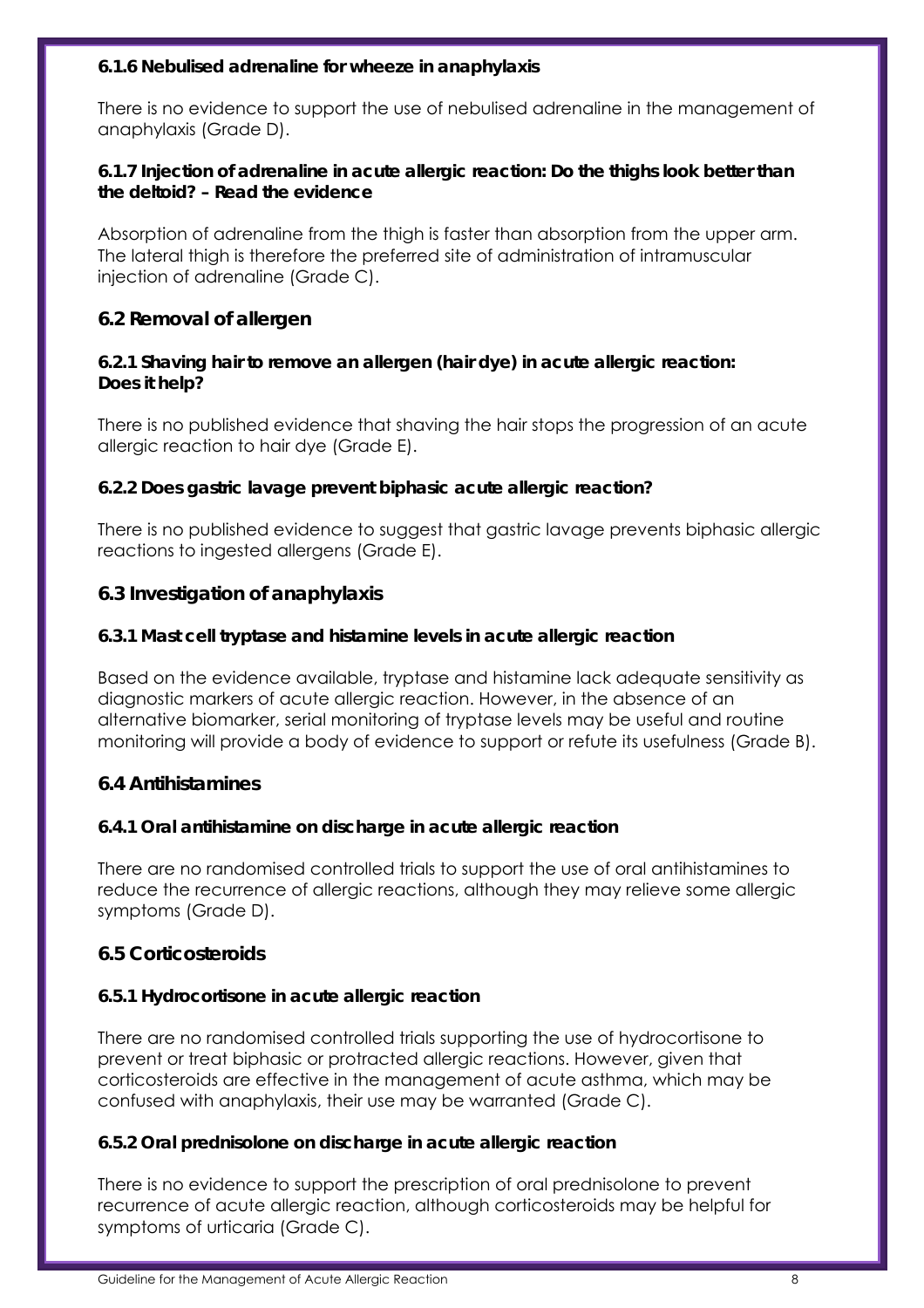## **7. EVIDENCE FOR RECOMMENDATIONS**

Below are summaries of the evidence of the short cut systematic reviews used to establish the recommendations for this guideline. The three part question and search details are presented with comments and clinical bottom line. The search strategies are summarised and can be found in full in the appendix.

## **7.1 Adrenaline**

#### *7.1.1 Intravenous or intramuscular adrenaline for anaphylaxis*

#### **Three part question**

In [patients with anaphylaxis] is [intramuscular adrenaline better than intravenous adrenaline] at [treating the anaphylaxis and avoiding toxicity]?

#### **Search strategy**

Ovid medline 1950 to – May week 2 2008 Ovid embase 1980 – June Week 2 2008 Cochrane database - Nov 2008

[Adrenaline filter] AND [Acute allergic reaction filter] AND [Route filter] limit to humans and English language

#### **Search outcome**

A total of 1506 papers or protocol reviews were found, four of which were relevant to the three part question.

#### **Comments**

Adrenaline is an alpha- and beta-adrenergic agonist. It causes vasospasm and inotropic effects on the heart. Adrenaline is an effective agent in the management of anaphylaxis, but an inappropriate dose or route of administration can have serious adverse effects. Several case studies report instances of adrenaline induced coronary vasospasm, arrhythmias and pulmonary oedema, which can be fatal.16-19 Intramuscular adrenaline, however, is rarely associated with adverse events and its benefits in anaphylaxis far outweigh the risks.3

#### **Clinical bottom line**

Intramuscular injection of adrenaline is safe for early progressive to moderate acute allergic reactions. Carefully titrated doses of IV adrenaline should be considered in cases of refractory hypotension or peri-cardiac arrest situations.4

#### **Recommendation**

Intramuscular injection of adrenaline is safe for early progressive to moderate acute allergic reactions (Grade D).

Intravenous adrenaline should be considered for severe acute allergic reactions including refractory hypotension and peri-cardiac arrest situations (Grade D).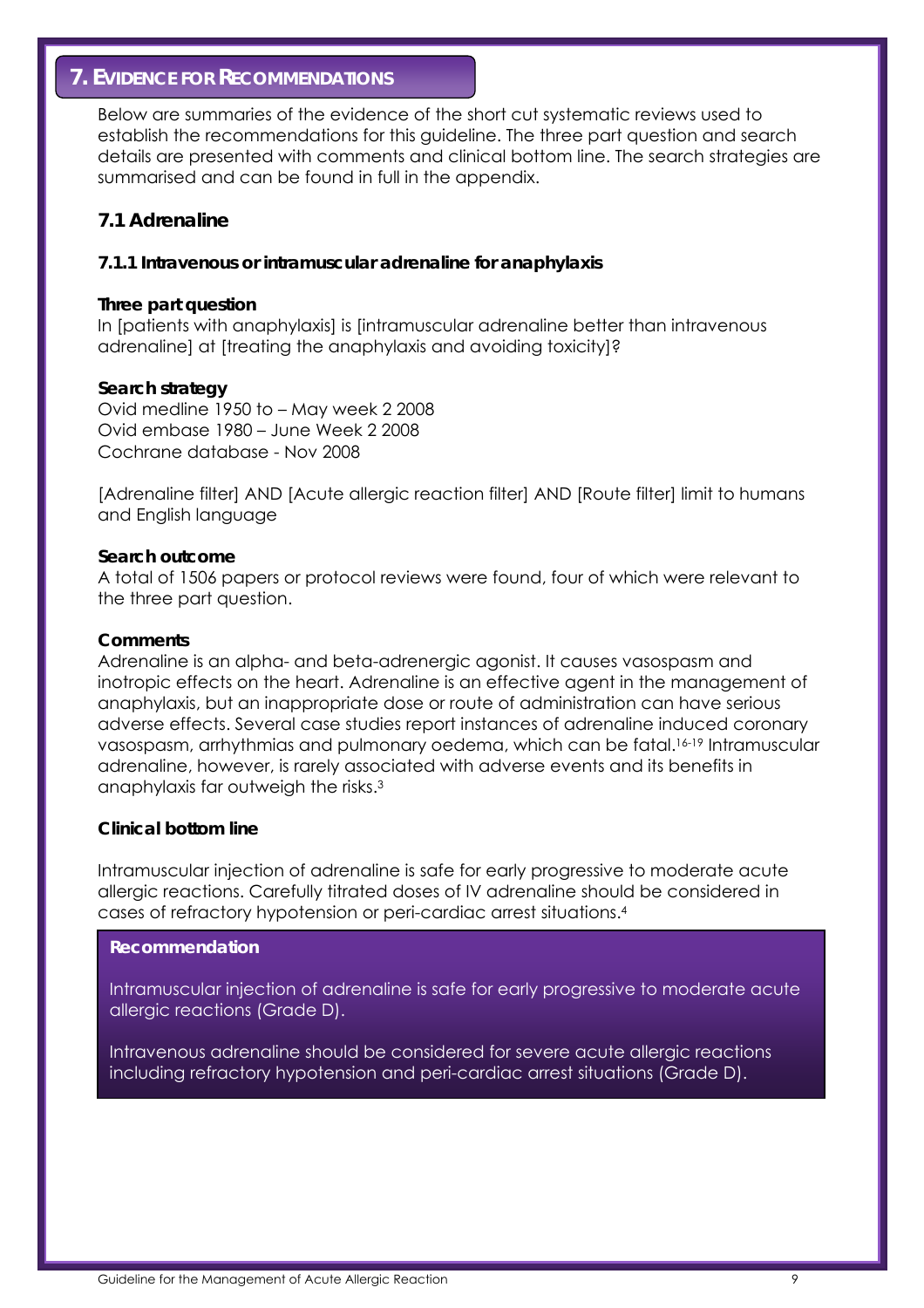#### *7.1.2 Subcutaneous or intramuscular adrenaline for anaphylaxis*

#### **Three part question**

In [patients with anaphylaxis] is [subcutaneous adrenaline better than intramuscular adrenaline] at [treating the anaphylaxis and avoiding toxicity]?

#### **Search strategy**

Ovid medline 1950 to – May week 2 2008 Ovid embase 1980 – June Week 2 2008

[Adrenaline filter] AND [Acute allergic reaction filter] AND [Route filter] limit to humans and English language

#### **Search outcome**

A total of 952 papers were identified, two of which were original research papers relevant to the three part question.

#### **Comments**

Intramuscular injection of adrenaline provides greater and more rapid systemic absorption of adrenaline than the subcutaneous route.20,21 This may be because adrenaline is a strong cutaneous vasoconstrictor, reducing cutaneous blood flow for up to 30 minutes. This may significantly reduce the absorption of adrenaline administered subcutaneously. Self-injectable adrenaline is given intramuscularly into the lateral thigh. However, due to increasing obesity, its site of delivery may, in actual fact, be subcutaneous in many cases. This can lead to failure of treatment in the first stage, and rebound absorption after some time, as a secondary effect. Close monitoring of patients should be maintained to observe the delayed effects of subcutaneous adrenaline.

#### **Clinical bottom line**

The intramuscular route is preferred over the subcutaneous route for injection of adrenaline in acute allergic reaction.

#### **Recommendation**

Intramuscular injection of adrenaline is preferred over the subcutaneous route in acute allergic reaction (Grade D)

## *7.1.3 Adrenaline self-injection for anaphylaxis in children*

#### **Three part question**

In [children with anaphylaxis] does [self-injection of adrenaline] lead to [reduced mortality and morbidity]?

## **Search strategy**

Ovid medline 1950 to – May week 2 2008 Ovid embase 1980 – June Week 2 2008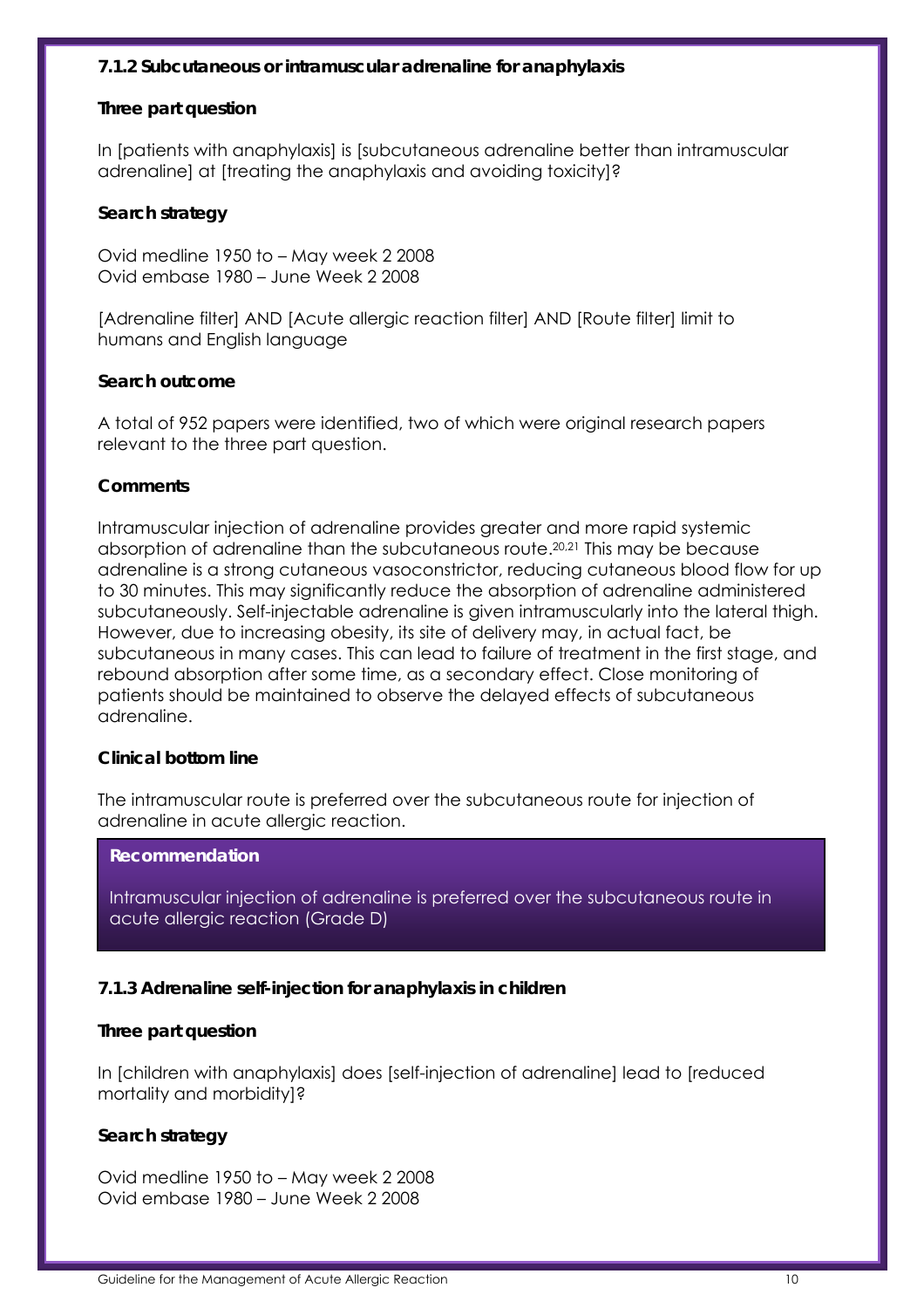[Adrenaline filter] AND [Acute allergic reaction filter] AND [Outcome filter] limit to humans and English language

## **Search outcome**

A total of 705 papers were identified. Three papers provided evidence that was relevant to the three part question.

## **Comments**

Adrenaline is the drug of choice for initial treatment of severe anaphylaxis as it blocks mediator release and reverses systemic effects. Many children are now prescribed adrenaline auto-injectors for emergency use in the community.

The survey identified suggests that adrenaline self-injection may reduce subsequent hospital admission and need for adrenaline in hospital. However, it is notable that 76% of parents were not familiar with the correct procedure for using the devices, despite prior instruction.22

There is evidence that prompt use of adrenaline improves prognosis in severe anaphylactic reactions. Sampson *et al* (1992)<sup>24</sup> studied six children and adolescents who died of anaphylactic reactions to foods and seven others who nearly died and required intubation. The six who died had symptoms within 3–30 minutes of allergen ingestion and only two received adrenaline within the first hour. All patients who survived had symptoms within 5 minutes of allergen ingestion and all but one received adrenaline within 30 minutes. Bock *et al* (2001)25 found that only four of 32 fatal anaphylactic reactions identified from a registry had received timely adrenaline.

As 53% of children with reported allergic reactions in the UK and Ireland between 1998 and 2000 have had a previous allergic reaction (9% requiring hospitalisation),<sup>26</sup> there is certainly potential to identify children who may be eligible for adrenaline self-treatment in the future. However, the number of patients who may benefit from widespread availability of adrenaline auto-injectors is likely to be small. A significant proportion of children will not have their autoinjector available at the time of the reaction. Others may be unfamiliar with the technique for self-injection, a small number may die despite treatment, and many patients have had no previous reaction (therefore being ineligible for prior adrenaline prescription).

It is known that adrenaline may lead to cardiac arrhythmia. Colver *et al* (2005)23 reported three cases where excess adrenaline administration in hospital was implicated in clinical deterioration. MacDougall *et al* (2002)<sup>26</sup> reported one case in which death was attributed to excess intravenous adrenaline administration. However, the reported search strategy did not reveal any evidence of death or cardiac arrhythmia following self-injection of intramuscular adrenaline.

Although there is no evidence of high quality available to answer the three-part question, there is a sound physiological basis for the early use of adrenaline in severe anaphylaxis. At present it would be unethical to perform a randomized controlled trial. As early adrenaline may be life-saving and in the absence of evidence of harm following self-injection, measures to increase its availability should be encouraged even in the absence of high level evidence.

## **Clinical bottom line**

Where available, adrenaline auto-injectors should be utilised in the community at an early stage for severe anaphylactic reactions, although high quality evidence is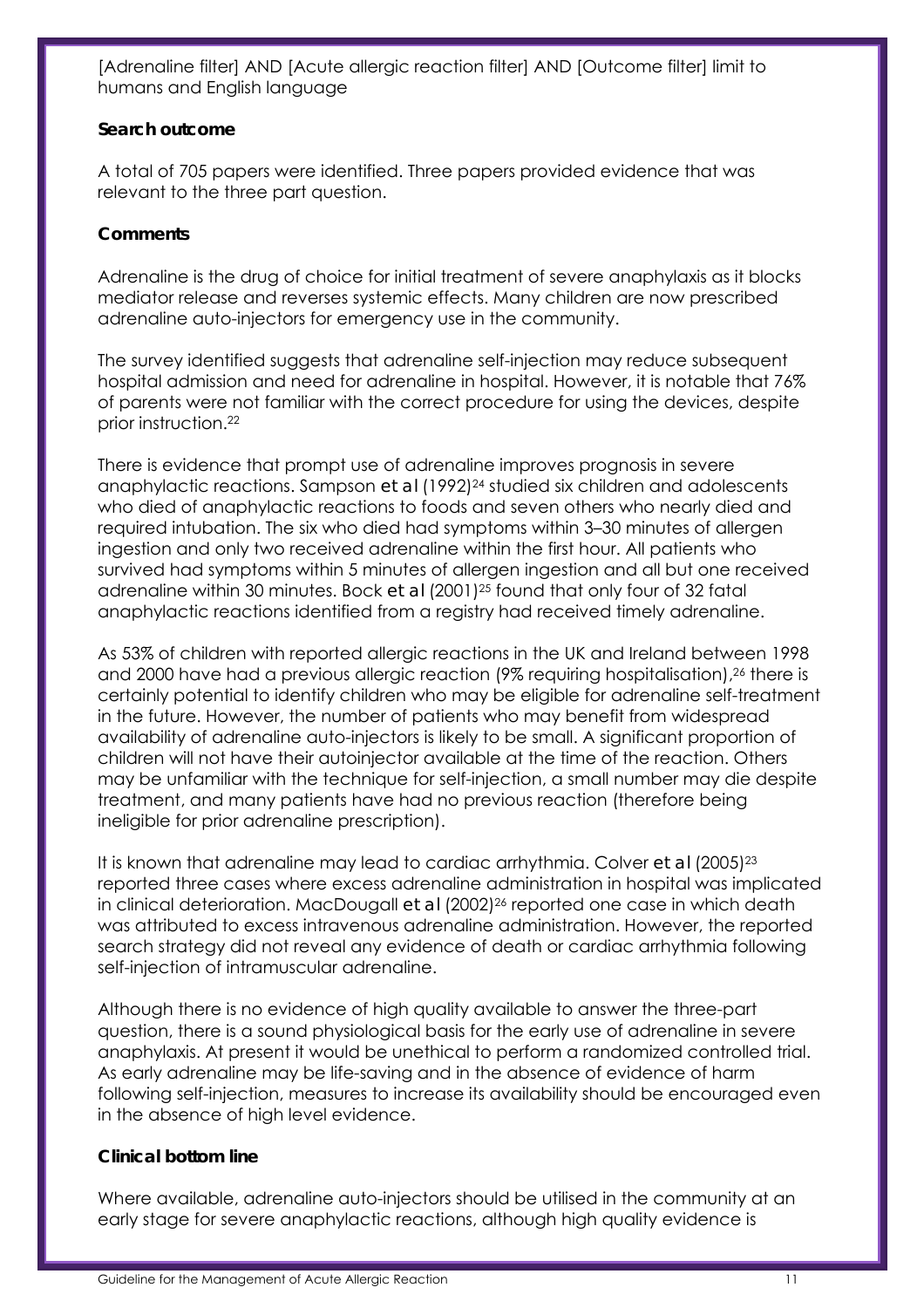lacking. To maximise any potential benefit it is important to provide education for patients, parents and carers regarding injection technique and ensuring autoinjector availability at all times.

#### **Recommendation**

Although high quality evidence is lacking adrenaline auto-injector should be used when available in the community (Grade D).

#### *7.1.4 Adrenaline inhaler: An alternative to intramuscular adrenaline?*

#### **Three part question**

In [a patient with acute allergic reaction] is [intramuscular adrenaline better than adrenaline inhaler] at [reversing symptoms]?

#### **Search strategy**

Ovid medline 1950 to – May week 2 2008 Ovid embase 1980 – June Week 2 2008

[Adrenaline filter] AND [Acute allergic reaction filter] AND [Nebuliser and inhaler filter] limit to humans and English language

#### **Search outcome**

A total of 71 papers were found, of which two were relevant to the three part question.

#### **Comments**

Inhalation of adrenaline is perceived as a non-invasive and user friendly approach to the management of anaphylaxis and would be a useful alternative to intramuscular adrenaline in children who refuse injections. However, the dose of inhaled adrenaline needed to achieve therapeutic concentrations is high (estimated to be 20 inhalations in adults), which may limit its usefulness. Volunteer studies suggest that it is difficult for children to inhale an adequate dose of adrenaline promptly enough, either because of poor inhaler technique, adverse effects, or objection to the taste of the inhaled medicine.27,28

#### **Clinical bottom line**

In view of the lack of evidence supporting beneficial effects, inhaled adrenaline should not be used as an alternative to intramuscular adrenaline in patients with acute allergic reactions.

#### **Recommendation**

Adrenaline inhaler is not recommended as an alternative treatment in acute allergic reaction, due to lack of evidence (Grade D).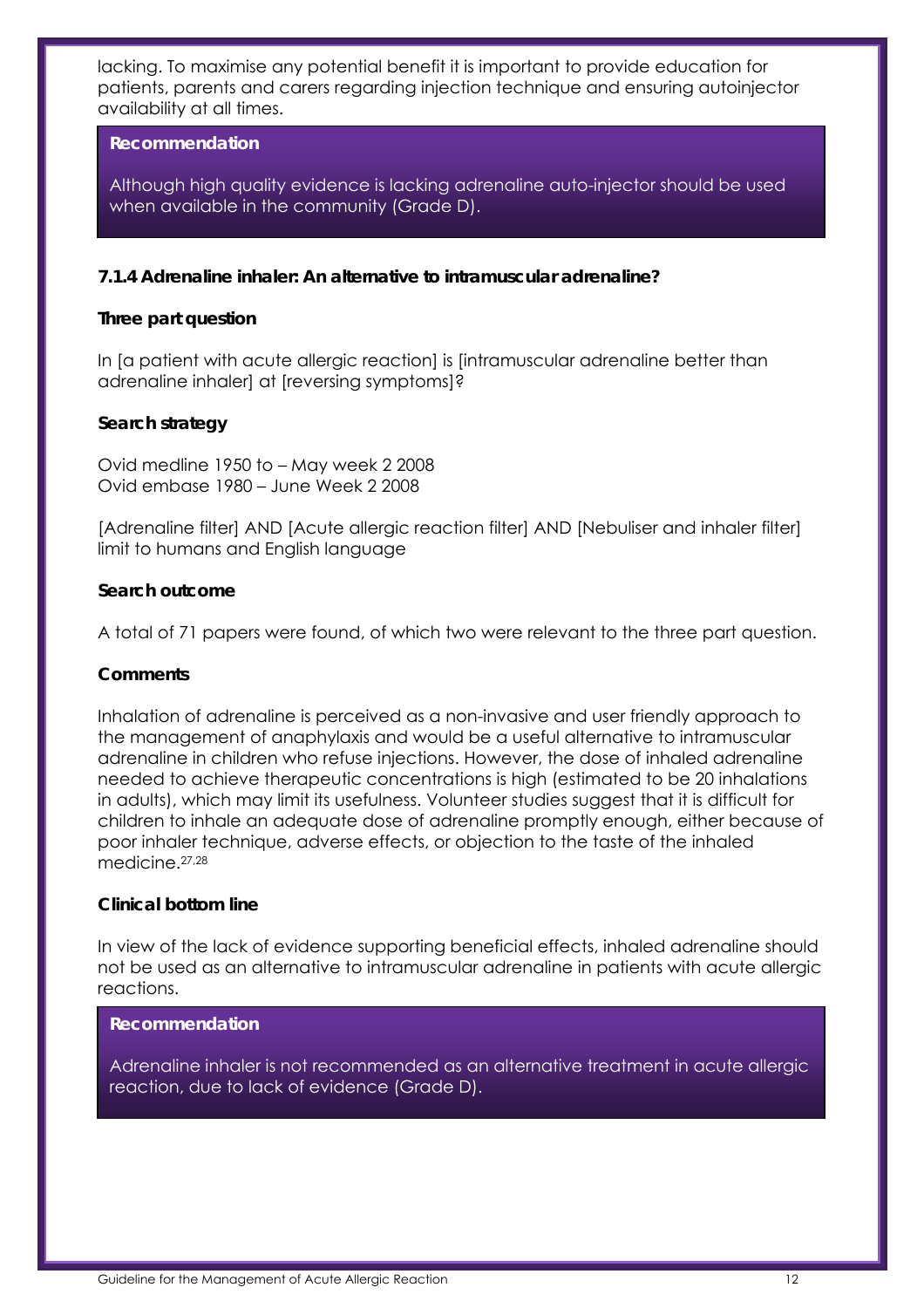## *7.1.5 Sublingual adrenaline tablets: How feasible is this novel approach to treatment of acute allergic reaction?*

## **Three part question**

In [patients with acute allergic reaction] are [sublingual adrenaline tablets better than intramuscular adrenaline injections] at [reversing symptoms and preventing adverse effects of adrenaline?]

## **Search strategy**

Ovid medline 1950 to – May week 2 2008 Ovid embase 1980 – June Week 2 2008

[Adrenaline filter] AND [Acute allergic reaction filter] AND [Tablet filter] limit to English language

#### **Search outcome**

A total of 147 papers were found, one of which was relevant to the three part question.

#### **Comments**

Adrenaline auto-injectors have several disadvantages, including the cost of the injection, the size of the device, inappropriate injection technique, inadequate dosing, and the pain, fear and anxiety surrounding intramuscular injections.

Adrenaline tablets are a novel, rapidly disintegrating formulation suitable for sublingual adminstration.30 The sublingual route of administration of adrenaline is a promising alternative to intramuscular administration of adrenaline. It is pharmacologically proven that sublingual drugs have fast and reliable effects (for example nitroglycerine tablets in acute coronary syndromes). Sublingual medicines are absorbed directly into the systemic circulation, bypassing the potential problems of metabolic gastrointestinal conversion and hepatic first-pass metabolism.30

In the rabbit model, administration of sublingual adrenaline has been shown to provide a rapid increase in plasma adrenaline that is equivalent to a 0.3mg intramuscular dose.29 As such, it is a potential alternative to intramuscular adrenaline that warrants greater research. Further animal and human studies are required to determine whether sublingual adrenaline is effective in the management of acute allergic reaction.

#### **Clinical bottom line**

Due to a lack of any human studies, sublingual adrenaline can not be recommended for general use in acute allergic reaction.

#### **Recommendation**

Human studies are awaited for this novel approach (Grade D).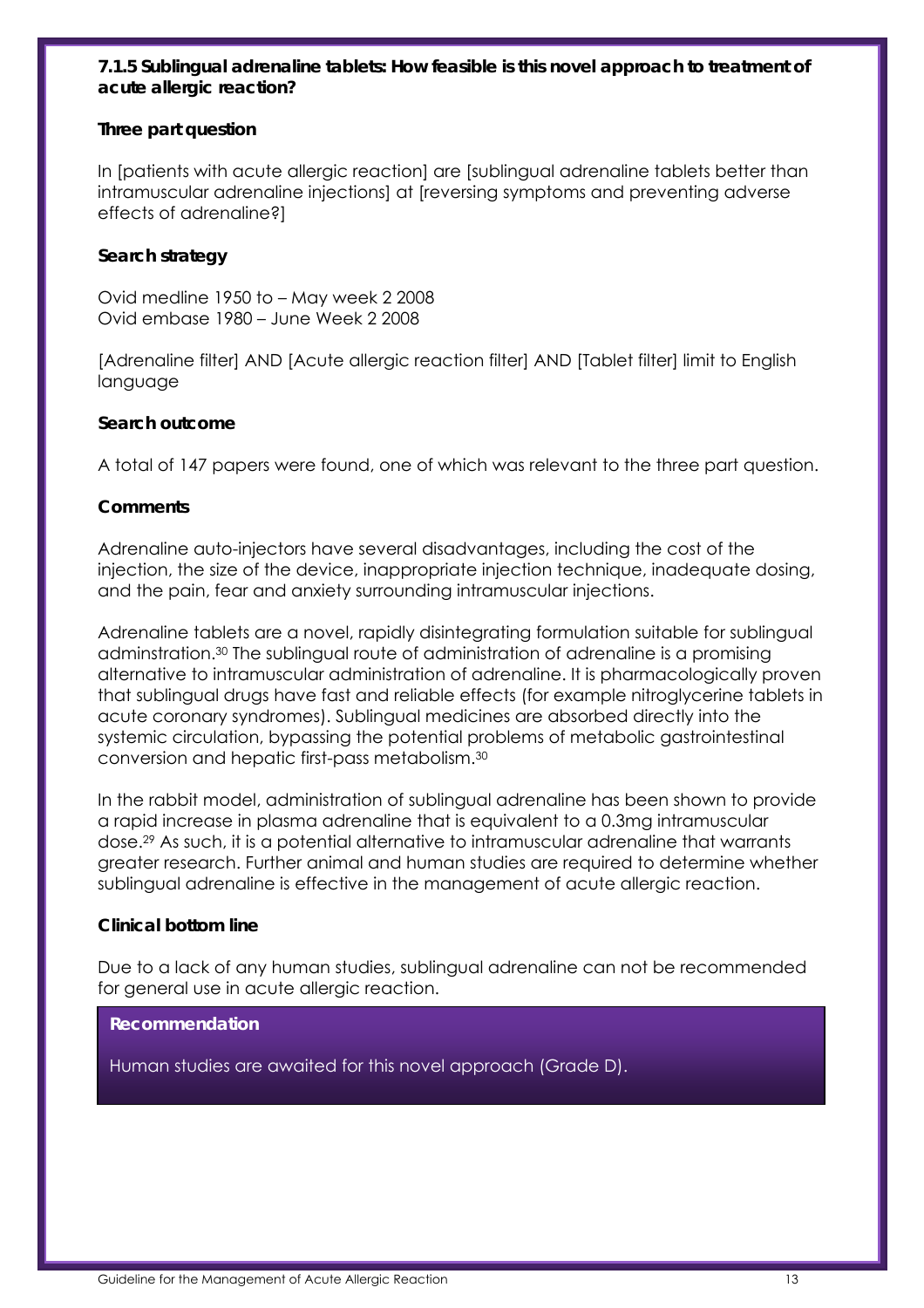#### *7.1.6 Nebulised adrenaline for wheeze in anaphylaxis*

#### **Three part question**

In [patients with anaphylaxis] is [nebulised salbutamol better than nebulised adrenaline] at [reducing wheeze]?

#### **Search strategy**

Ovid medline 1950 to – May week 2 2008 Ovid embase 1980 – June Week 2 2008

[Adrenaline filter] AND [Acute allergic reaction filter] AND [Nebuliser and inhaler filter] limit to humans and English language

#### **Search outcome**

A total of 36 papers were found but none were relevant to the specific question. However, one Cochrane Library paper was retrieved that studied nebulised adrenaline in severe asthma rather than acute allergic reaction, and one was retrieved that compared injected adrenaline with nebulised salbutamol, again in acute asthma. These are discussed below.

#### **Comments**

Nebulised adrenaline has been proposed as a potential alternative to salbutamol in the management of wheeze due to acute allergic reactions. However, there are no studies directly comparing nebulised adrenaline with salbutamol in acute allergic reactions. Some trials of nebulised adrenaline have been performed in acute severe asthmatic patients with symptoms of wheeze and breathing difficulty, who are similar in many ways to patients with acute allergy. These are briefly discussed below.

Zeggwagh *et al* (1998)<sup>31</sup> concluded from a prospective randomised controlled trial in 44 patients that nebulised adrenaline is as effective as nebulised salbutamol. They also concluded that nebulisation could reduce the systemic side effects of adrenaline.

Turpeinen *et al* (1984)<sup>32</sup> compared injected adrenaline with nebulised salbutamol in 46 children with asthma. They concluded that nebulised salbutamol was a more effective bronchodilator than injected adrenaline in children.

#### **Clinical bottom line**

There is no evidence to support the use of nebulised adrenaline in the management of anaphylaxis.

#### **Recommendation**

There is lack of evidence for the use of adreanline nebuliser in acute allergic reaction (Grade D).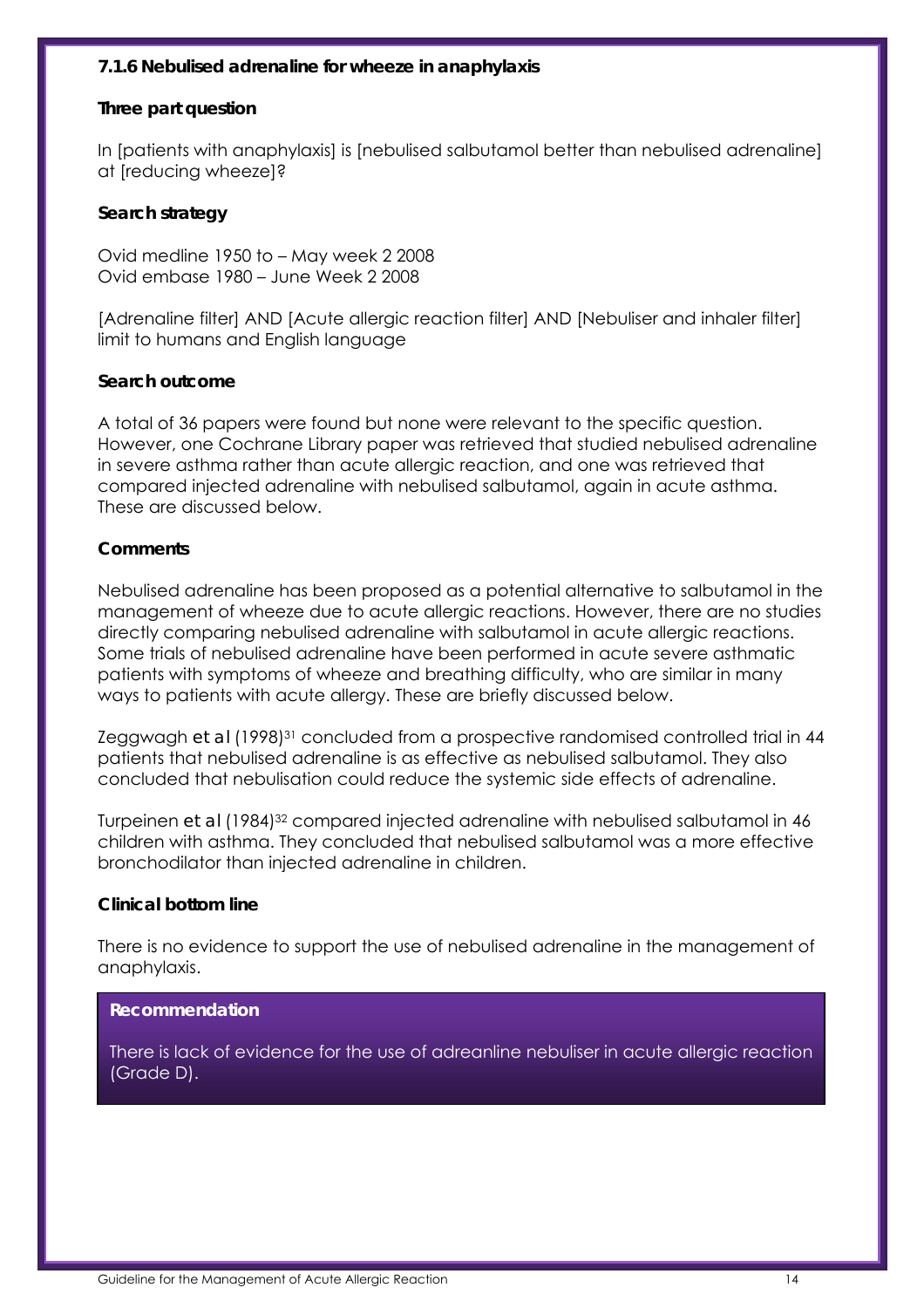#### *7.1.7 Adrenaline: site of administration*

*Injection of adrenaline in acute allergic reaction: Do the thighs look better than the deltoid? – Read the evidence* 

#### **Three part question**

In [patients with acute allergic reaction] does [injection of adrenaline into the vastus lateralis or deltoid] produce [faster and better effects]?

#### **Search strategy**

Ovid medline 1950 to – May week 2 2008 Ovid embase 1980 – June Week 2 2008

[Adrenaline filter] AND [Acute allergic reaction filter] AND [Site of injection filter] limit to humans and English language

#### **Search outcome**

A total of 41 papers were found, one of which was relevant to the three part question.

#### **Comments**

There has been some debate over the optimum site of adrenaline administration. Simons *et al* have shown that adrenaline is absorbed more rapidly when administered intramuscularly into the thigh than when administered intramuscularly or subcutaneously into the upper arm.20 However, the plasma and tissue concentration of adrenaline required for successful treatment of acute allergic reaction is unknown so the clinical relevance of this is unclear. Ideally, recommendations for adrenaline administration should be based on prospective, randomised, double blind, placebocontrolled trials in patients actually experiencing acute allergic reaction. However, this type of clinical trial would be unethical and impossible to conduct due to the potentially fatal nature of anaphylaxis.

#### **Clinical bottom line**

Absorption of adrenaline from the thigh is faster than absorption from the upper arm. The lateral thigh is therefore the preferred site of administration of intramuscular injection of adrenaline.

#### **Recommendation**

Lateral thigh is preferred as compared to deltoid for adrenaline intramuscular injection (Grade C).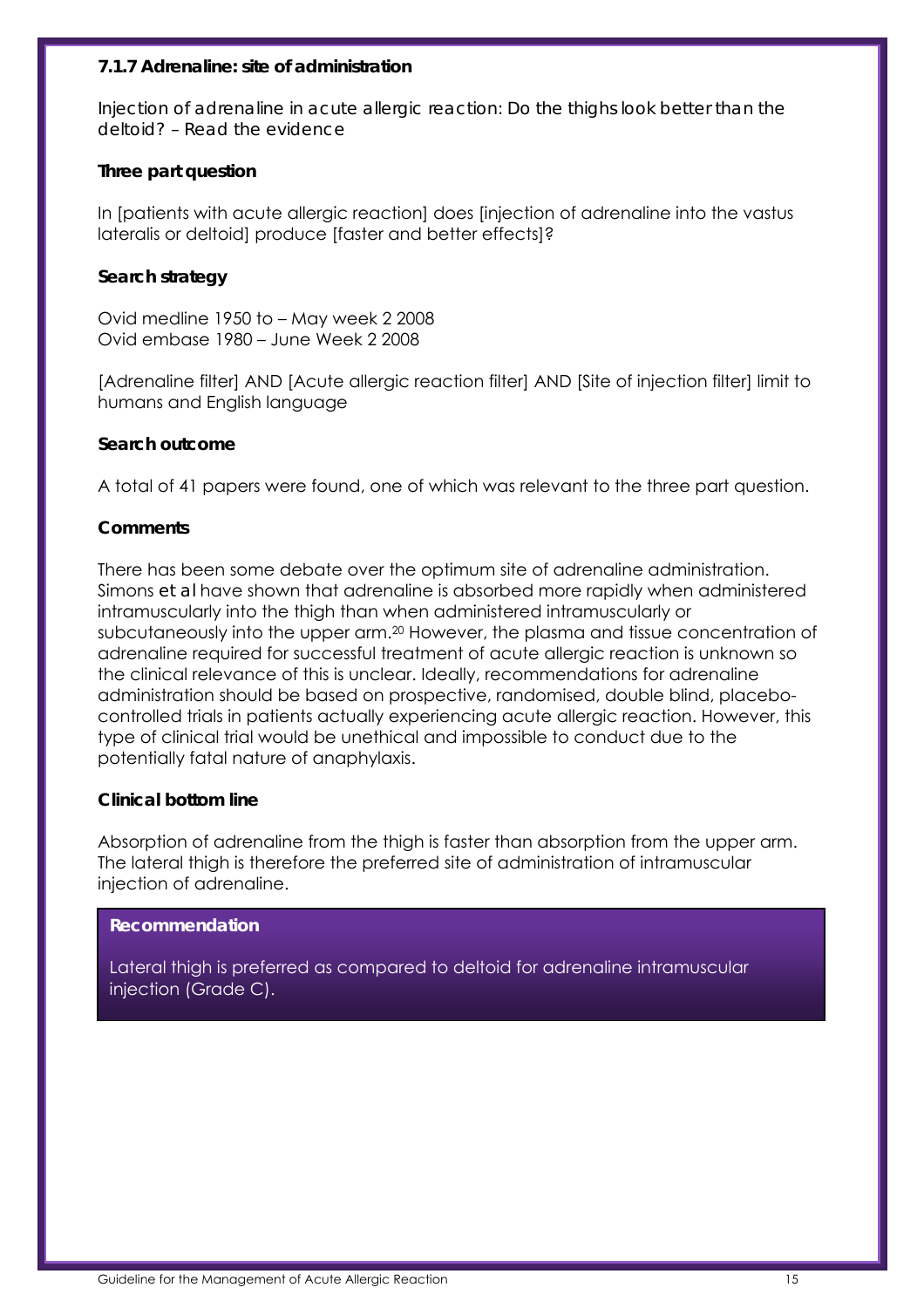## **7.2 Removal of allergen**

*7.2.1 Shaving hair to remove an allergen (hair dye) in acute allergic reaction: Does it help?* 

#### **Three part question**

In [patients with acute allergic reaction to hair dye] does [shaving of hair] stop [further progression of reaction]?

## **Search strategy**

Ovid medline 1950 to – May week 2 2008 Ovid embase 1980 – June Week 2 2008

[Adrenaline filter] AND [Acute allergic reaction filter] AND [Hair dye filter] limit to humans and English language

#### **Search outcome**

A total of 189 papers were found, none of which was relevant to the three part question.

#### **Comments**

The incidence of allergy to hair dye is rising as the use of hair dye increases, particularly among young people.33 It is predominantly due to aromatic amines, common components of hair dye that are potent contact allergens.33

In its recent guidelines on the emergency treatment of anaphylactic reactions, the UK's Resuscitation Council recommends the removal of the trigger of anaphylactic reactions where feasible.13 However, it is unclear whether shaving the hair to remove allergens present in hair dye effectively prevents progression of the acute allergic reaction.

#### **Clinical bottom line**

There is no published evidence that shaving the hair stops the progression of an acute allergic reaction to hair dye. Further studies are required.

#### **Recommendation**

There is lack of evidence that shaving the hair stops further progression of reaction (Grade C).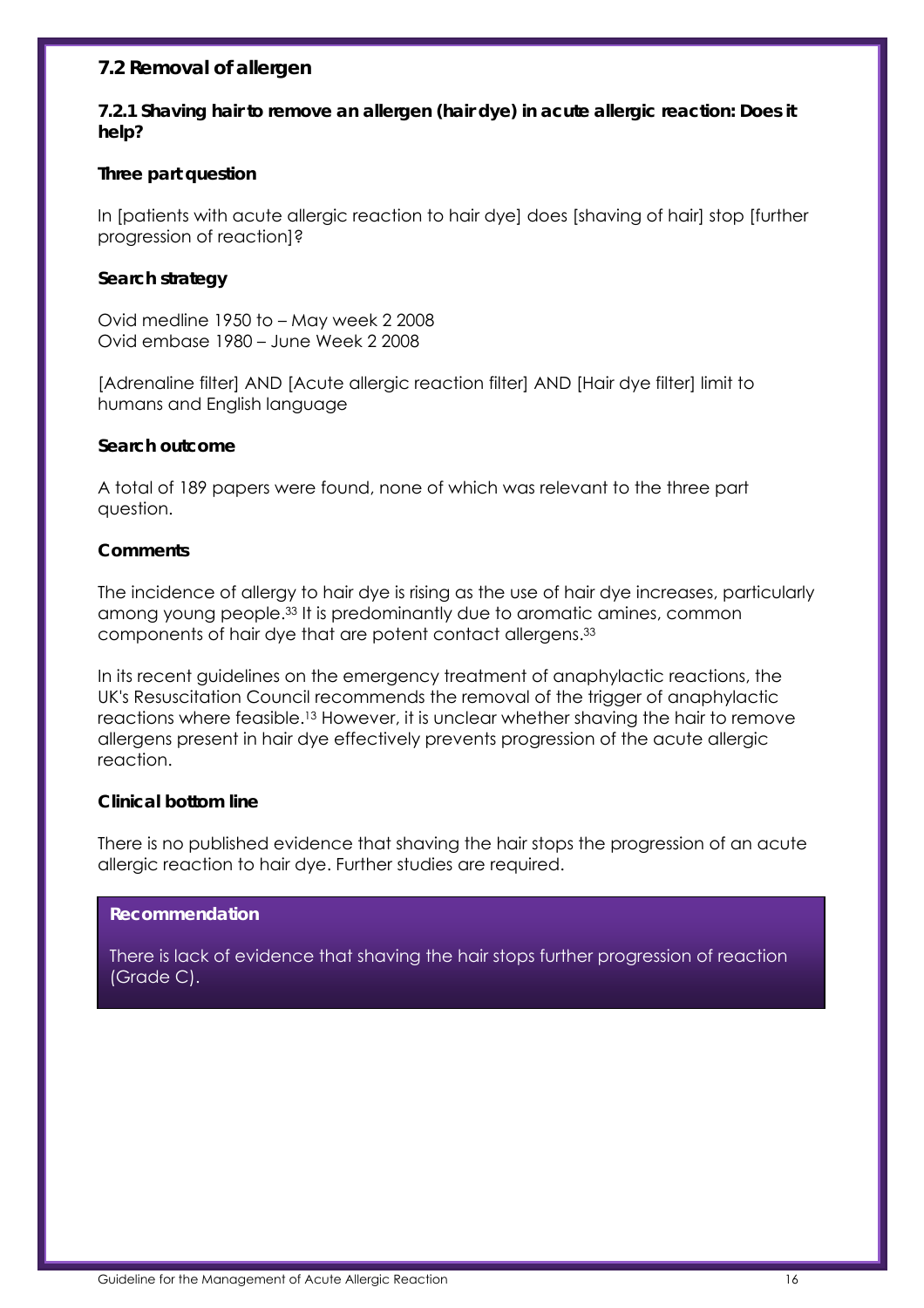#### *7.2.2 Does gastric lavage prevent biphasic acute allergic reaction?*

#### **Three part question**

In [patients with acute allergic reaction to food] does [gastric lavage in the early phase] prevent [biphasic reaction]?

#### **Search strategy**

Ovid medline 1950 to – May week 2 2008 Ovid embase 1980 – June Week 2 2008

[Adrenaline filter] AND [Acute allergic reaction filter] AND [Gastric lavage filter] limit to humans and English language

#### **Search outcome**

A total of 8 papers were found, none of which was relevant to the three part question.

#### **Comments**

Allergic reactions to food are common, being estimated to affect approximately 3−7% of children and 1−2% of adults.34 Although any food can cause a reaction in a sensitised individual, eight foods are responsible for 90% of allergic reactions: milk, egg, peanut, tree nuts (e.g. walnuts or cashews), fish, shellfish, soy and wheat.5 It is estimated that between 3% and 20% of patients with an anaphylactic reaction that responds to initial treatment go on to develop a biphasic reaction up to 48 hours after the initial episode.35

In its recent guidelines on the emergency treatment of anaphylactic reactions, the UK's Resuscitation Council recommends the removal of the trigger of anaphylactic reactions where feasible.13 However, induction of vomiting in patients with food induced anaphylaxis is not recommended. No mention is made of gastric lavage, and there is currently no literature to support or refute that removal of food from the stomach, either by gastric lavage or emesis, would be of benefit to control the immediate allergic reaction or to prevent biphasic reaction.

#### **Clinical bottom line**

There is no published evidence to suggest that gastric lavage prevents biphasic allergic reactions to ingested allergens. Further studies are required.

#### **Recommendation**

There is lack of evidence to show that the gastric lavage for ingested allergen prevents biphasic reaction.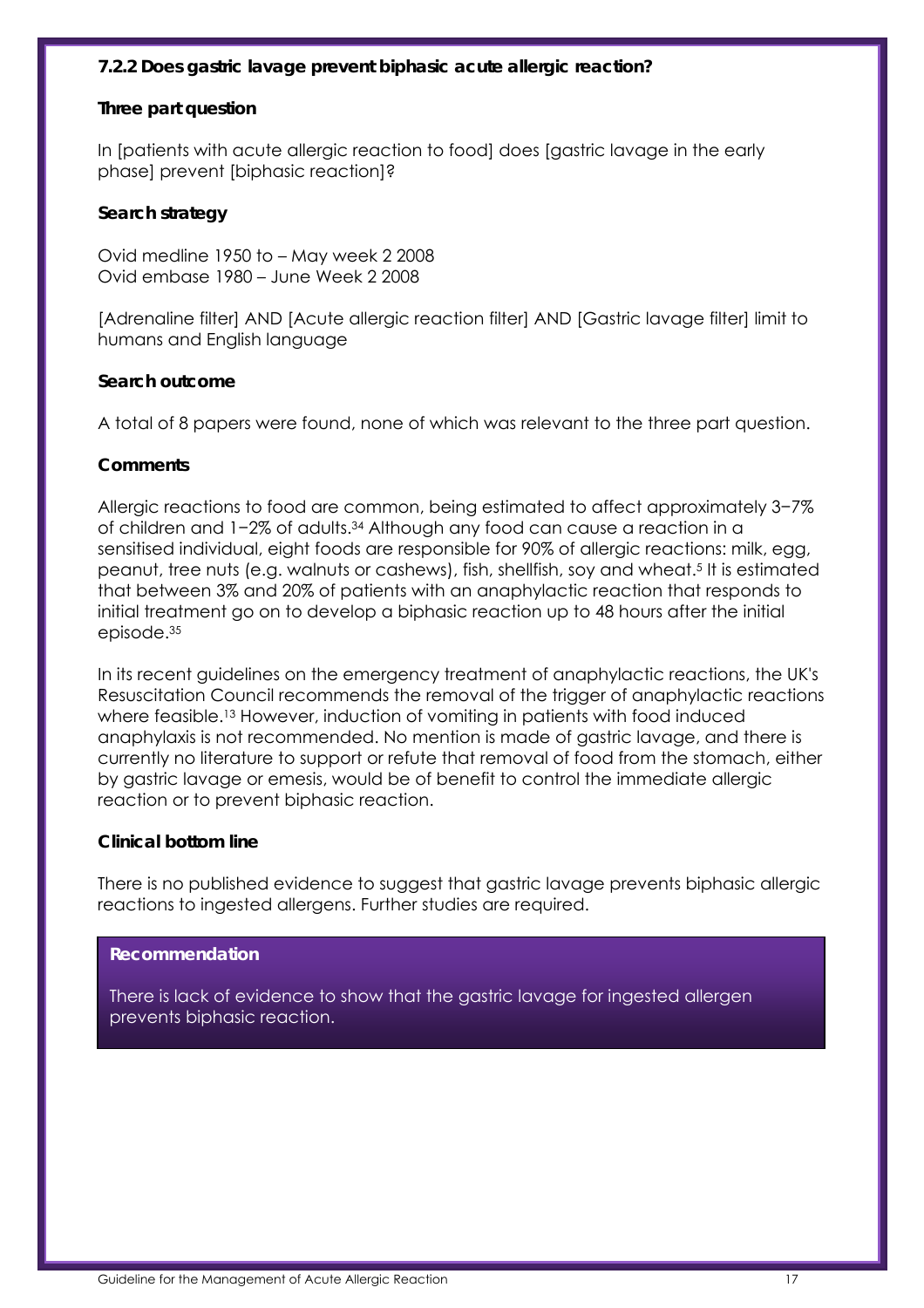## **7.3 Investigation of anaphylaxis**

#### *7.3.1 Mast cell tryptase and histamine levels in acute allergic reaction*

#### **Three part question**

In [patients with acute allergic reaction] do [mast cell tryptase and histamine levels done early in the Emergency Department] lead to [better future care]?

## **Search strategy**

Ovid medline 1950 to – May week 2 2008 Ovid embase 1980 – June Week 2 2008

[Adrenaline filter] AND [Acute allergic reaction filter] AND [Investigation filter] limit to humans and English language

#### **Search outcome**

A total of 727 papers were found, two of which were relevant to the three part question.

#### **Comments**

A gold standard for the diagnosis for anaphylaxis has not been defined and diagnosis is currently made on the basis of clinical features. However, measurement of immune mediators may be useful in the diagnosis and monitoring of acute allergic reactions.

Tryptase is an immune mediator that is released on mast cell degranulation. In the absence of anaphylaxis, tryptase levels are relatively stable. In cases of anaphylaxis, tryptase peaks approximately 1 hour after the onset of the reaction, and has a half-life of around 2 hours.38 Histamine is a major mediator of anaphylaxis. Its levels peak approximately 15 minutes after the onset of allergic reaction and decline rapidly thereafter.39 Histamine levels can be affected by the method of blood sampling and by haemolysis of the sample, so the timing and handling of blood samples in anaphylaxis are important.

At present, there is insufficient evidence to support the use of tryptase or histamine as sensitive diagnostic markers of anaphylaxis, although serial measurements may be more useful to monitor the subsequent course of the reaction.36,37 This is consistent with the UK Resuscitation Council's recommendation to monitor serial tryptase levels in the follow-up of suspected anaphylactic reactions, but not to rely on them for the initial diagnosis.<sup>13</sup>

#### **Clinical bottom line**

Based on the evidence available, tryptase and histamine lack adequate sensitivity as diagnostic markers of acute allergic reaction. However, in the absence of an alternative biomarker, serial monitoring of tryptase levels may be useful and routine monitoring will provide a body of evidence to support or refute its usefulness.

#### **Recommendation**

Both mast cell tryptase and histamine lack adequate sensitivity as a diagnostic marker of acute allergic reaction. Larger studies are recommended.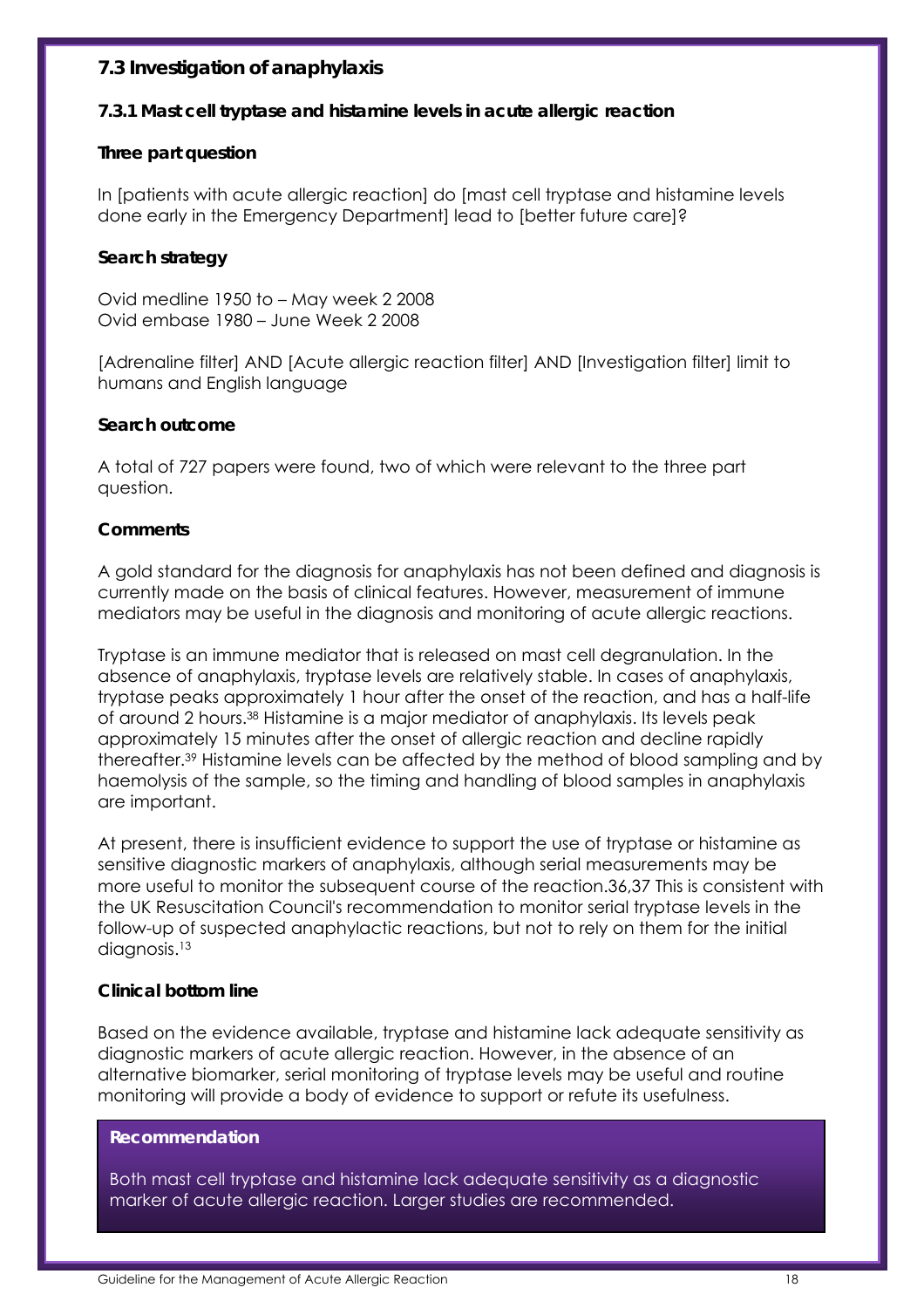## **7.4 Antihistamines**

#### *7.4.1 Oral antihistamine on discharge in acute allergic reaction*

#### **Three part question**

In [patients with acute allergic reaction] does [oral antihistamine on discharge] lead to [reduction in recurrence of symptoms]?

## **Search strategy**

Ovid medline 1950 to – May week 2 2008 Ovid embase 1980 – June Week 2 2008

[Adrenaline filter] AND [Acute allergic reaction filter] AND [Antihistamines filter] limit to humans and English language

#### **Search outcome**

A total of 1117 papers were found, none of which was relevant to the three part question.

#### **Comments**

The role of antihistamines in the management of acute allergic reactions is controversial. The UK Resuscitation Council recommends the use of intravenous antihistamines as second line treatment in the initial management of anaphylaxis, and suggests considering a 3 day course of oral antihistamines on discharge to reduce the chance of a recurrence.13 Although H1-antihistamines have been shown to be effective in the symptomatic treatment of some localised and less severe allergic reactions (e.g. allergic rhinitis, allergic conjunctivitis and urticaria),<sup>40</sup> there is no published evidence to suggest that they reduce the risk of a further reaction in patients with anaphylaxis.

#### **Clinical bottom line**

There are no randomised controlled trials to support the use of oral antihistamines to reduce the recurrence of allergic reactions, although they may relieve some allergic symptoms.

#### **Recommendation**

There are no randomised controlled trails to support the use of oral antihistamines to reduce the recurrence of acute allergic reaction, although they may relive some allergic symptoms in the early phase.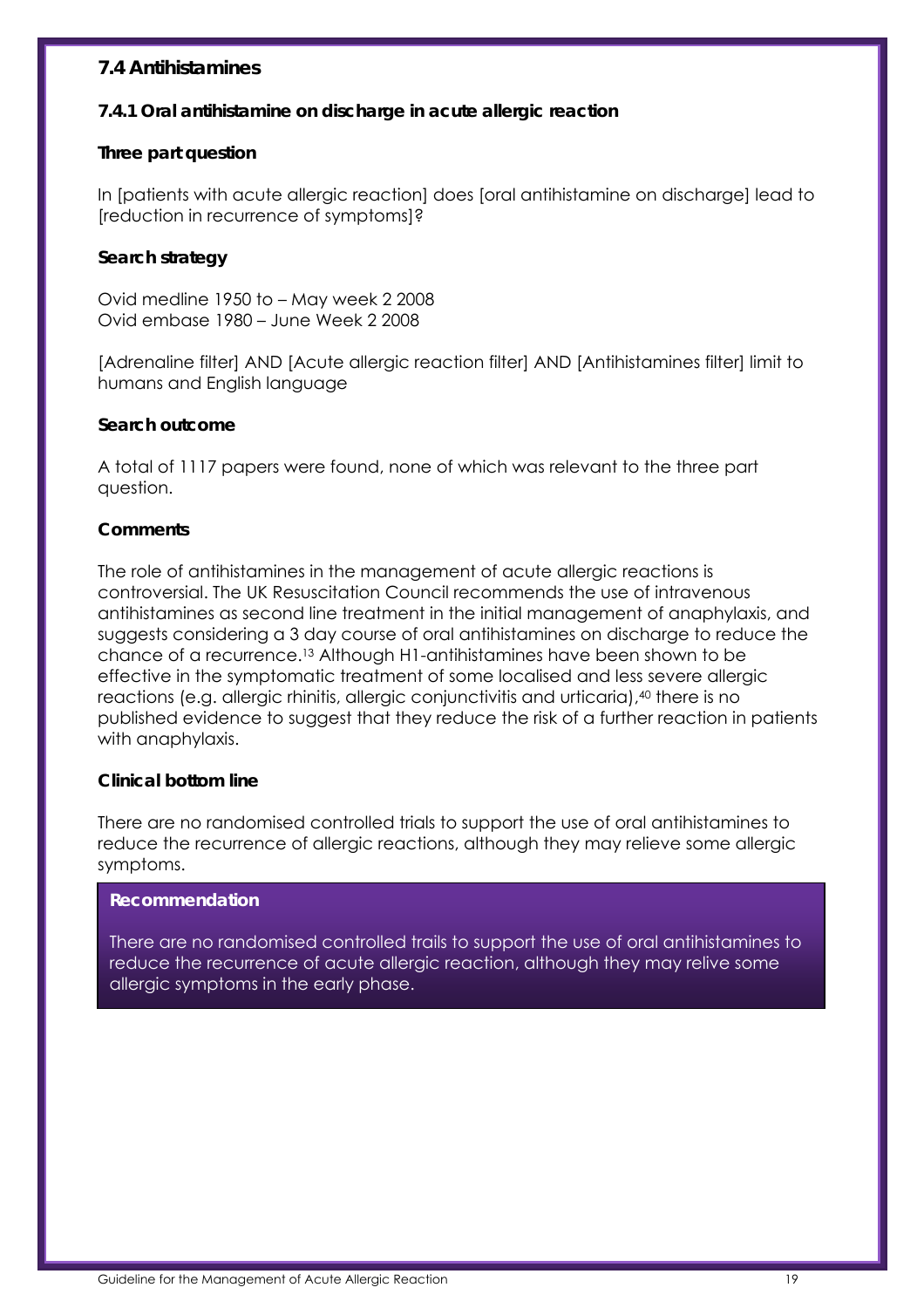## **7.5 Corticosteroids**

#### *7.5.1 Hydrocortisone in acute allergic reaction*

#### **Three part question**

In [patients with acute allergic reaction] does [intravenous hydrocortisone] lead to [reduction in recurrence of symptoms]?

## **Search strategy**

Ovid medline 1950 to – May week 2 2008 Ovid embase 1980 – June Week 2 2008

[Adrenaline filter] AND [Acute allergic reaction filter] AND [Corticosteroid filter] limit to humans and English language

#### **S***e***arch outcome**

A total of 1064 papers were found, none of which was relevant to the three part question.

#### **Comments**

Corticosteroids have a number of theoretical benefits in the management of anaphylaxis, including inhibition of inflammatory mediator release, downregulation of inflammatory cell activation, prevention of neutrophil and platelet aggregation and reduction in IgE expression.14 Corticosteroids also increase the responsiveness of the airway tissues to β-agonists. However, they are associated with significant adverse effects, such as electrolyte imbalance, myopathies and coronary ischaemia, and even when given intravenously, they may take up to 4−6 hours to reach maximum effectiveness.14

The role of corticosteroids in anaphylaxis is controversial. It has been suggested that their use might prevent biphasic reactions or shorten prolonged reactions, particularly in patients presenting with bronchospasm.14 There has also been speculation that corticosteroids may decrease the severity of the reaction. The UK Resuscitation Council recommends the use of intravenous corticosteroids as an adjunct to adrenaline and antihistamine therapy after initial resuscitation, to prevent or shorten protracted anaphylactic reactions.13 However, the effectiveness of corticosteroids in this setting has not been determined in placebo controlled trials.

#### **Clinical bottom line**

There are no randomised controlled trials supporting the use of hydrocortisone to prevent or treat biphasic or protracted allergic reactions. However, given that corticosteroids are effective in the management of acute asthma, which may be confused with anaphylaxis, their use may be warranted in some cases.

#### **Recommendation**

There is lack of evidence that hydrocortisone reduces the symptoms or prevents recurrence in acute allergic reaction.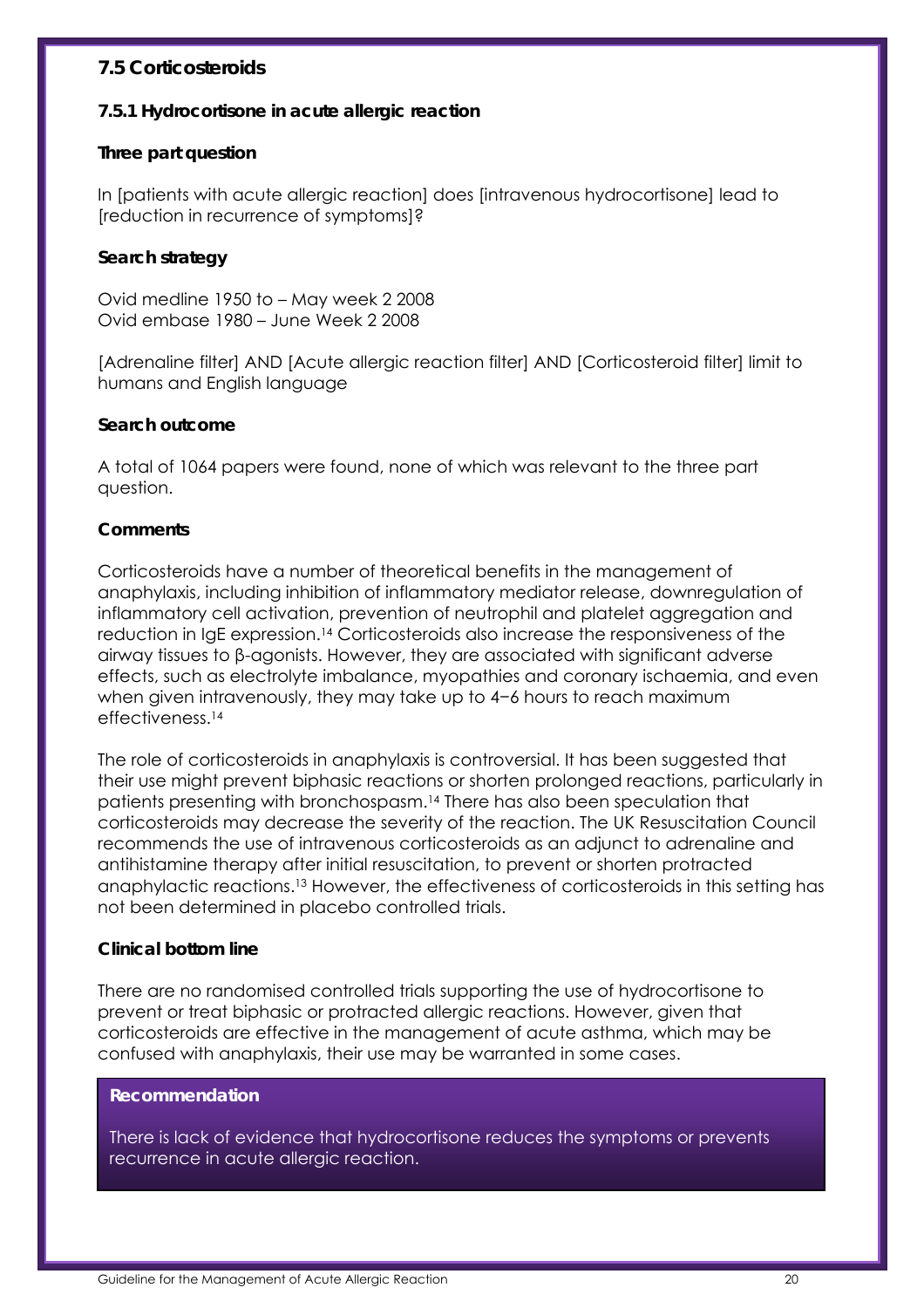## *7.5.2 Oral prednisolone on discharge in acute allergic reaction*

#### **Three part question**

In [patients with acute allergic reaction] does [oral prednisolone on discharge] lead to [reduction in recurrence of symptoms]?

#### **Search strategy**

Ovid medline 1950 to – May week 2 2008 Ovid embase 1980 – June Week 2 2008

[Adrenaline filter] AND [Acute allergic reaction filter] AND [Corticosteroid and discharge filter] limit to humans and English language

#### **Search outcome**

A total of 264 papers were found, none of which was relevant to the three part question.

#### **Comments**

Corticosteroids have a number of theoretical benefits in the management of anaphylaxis, including inhibition of inflammatory mediator release, downregulation of inflammatory cell activation, prevention of neutrophil and platelet aggregation and reduction in IgE expression.14 It has been suggested that a short course of oral corticosteroids may be appropriate for patients being discharged after an acute allergic reaction, and there is evidence to suggest that this may reduce the symptoms of acute urticaria.46

The UK Resuscitation Council recommends considering a 3 day course of oral corticosteroids on discharge to treat urticaria and reduce the chance of a recurrence.13 However, there are no published clinical trials to support the use of oral corticosteroids to prevent recurrence of acute allergic reaction.

#### **Clinical bottom line**

There is no evidence to support the prescription of oral prednisolone to prevent recurrence of acute allergic reaction, although corticosteroids may be helpful for symptoms of urticaria. Further studies are required.

#### **Recommendation**

There is lack of evidence that oral prednisolone as a discharge medication prevents recurrence of acute allergic reaction.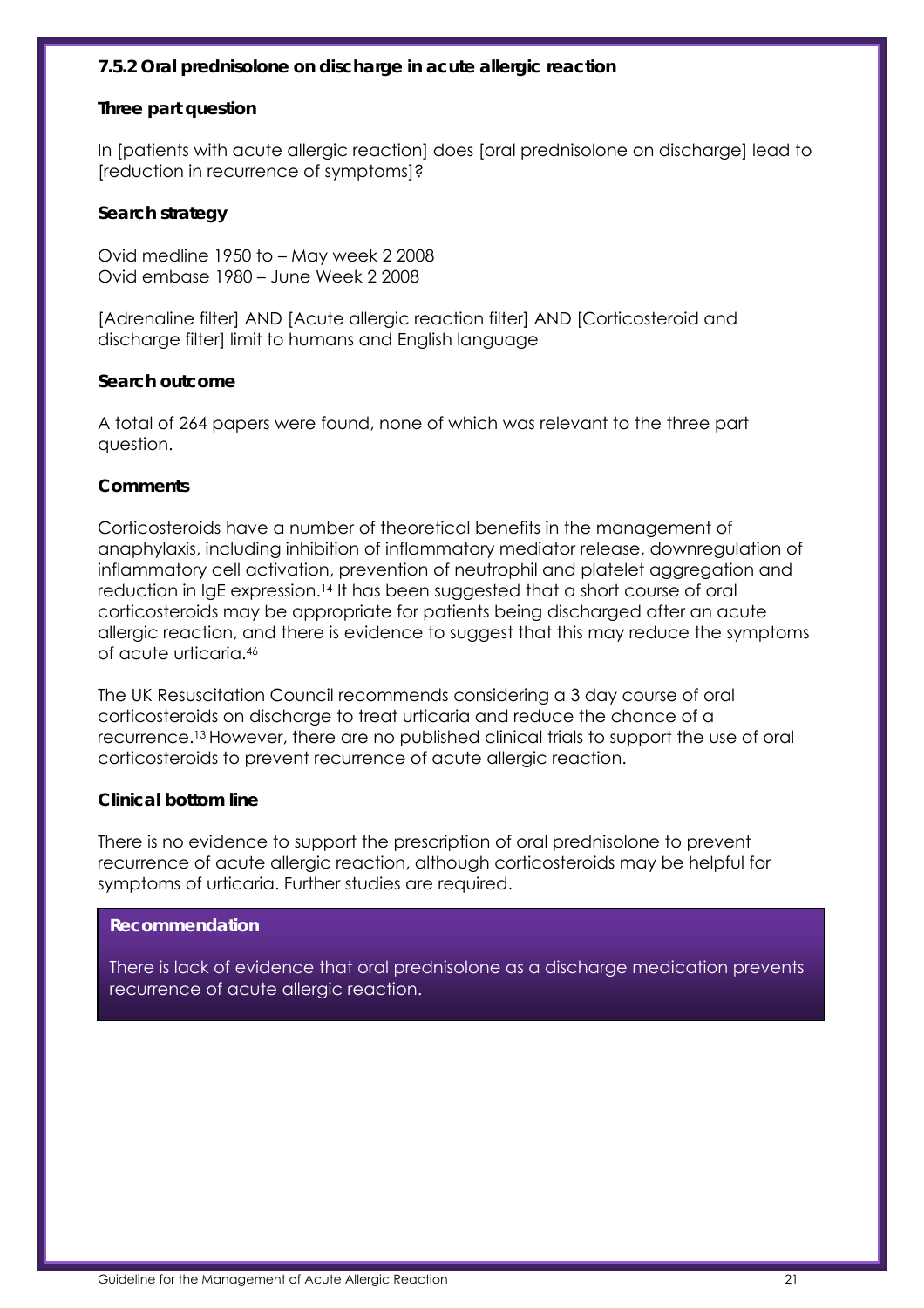## **APPENDIX 1: RELEVANT PAPERS**

## **Table 1: 7.1.1 Intravenous or intramuscular adrenaline for anaphylaxis**

| Author, date<br>and country                       | Patient group                                                                                                                                                                 | Study type<br>and level of<br>evidence                                                                               | <b>Outcomes</b>                                                              | <b>Key results</b>                                                                                                                                                                                                                                                                                                                                    | <b>Study weaknesses</b>                                                                                                                                                                                          |
|---------------------------------------------------|-------------------------------------------------------------------------------------------------------------------------------------------------------------------------------|----------------------------------------------------------------------------------------------------------------------|------------------------------------------------------------------------------|-------------------------------------------------------------------------------------------------------------------------------------------------------------------------------------------------------------------------------------------------------------------------------------------------------------------------------------------------------|------------------------------------------------------------------------------------------------------------------------------------------------------------------------------------------------------------------|
| Shaver et al,<br>200616<br>Canada                 | 29 year old<br>woman with<br>anaphylactic<br>reaction to<br>penicillin and<br>no significant<br>past medical<br>history                                                       | Single case<br>report<br>Level 4                                                                                     | Treated with<br>1:10000<br>dilution<br>IV adrenaline<br>0.1mg                | Patient developed<br>tachycardia, severe chest<br>pain, ST elevation in<br>anterolateral leads with<br>reciprocal changes, and<br>elevated troponin levels<br>CT coronary<br>arteriogram and<br><b>TOE</b> were<br>unremarkable                                                                                                                       | Vasospasm rather<br>than acute MI was<br>ultimately diagnosed                                                                                                                                                    |
| Pumphrey,<br>200017<br>UK                         | 164 cases of<br>fatality with<br>anaphylaxis<br>recorded as<br>the cause of<br>death<br>between 1992<br>and 1998 (148<br>had records<br>available for<br>further<br>analysis) | Analysis of<br>registry data<br>Level 4                                                                              | Fatalities due<br>to<br>inappropriate<br>administration<br>of adrenaline     | Six patients died after<br>inappropriate adrenaline<br>administration:<br>•2 developed fatal<br>pulmonary oedema after<br>high-dose boluses of IV<br>adrenaline<br>• 1 died from adrenaline<br>overdose and fluid<br>overload after repeated<br>adrenaline injections<br>•3 died from MI after<br>adrenaline treatment for<br>mild allergic reactions | Dose and route of<br>adrenaline<br>administration is not<br>recorded for all cases<br>It is not clear<br>whether adrenaline<br>or the underlying<br>allergic reaction<br>was the cause of<br>death in some cases |
| Anchor et al, <sup>18</sup><br>2004<br><b>USA</b> | Two patients<br>treated with<br>IV<br>adrenaline for<br>tongue<br>oedema                                                                                                      | Case reports<br>Level 4<br>following                                                                                 | Case 1<br>Patient was<br>given 1:1000<br>dilution IV<br>adrenaline<br>0.3ml  | Patient developed<br>dizziness, tunnel vision,<br>mid-sternal chest pain and<br>intermittent VT.<br>Subsequent investigations<br>normal                                                                                                                                                                                                               |                                                                                                                                                                                                                  |
|                                                   | presumed<br>allergic<br>reaction                                                                                                                                              |                                                                                                                      | Case 2:<br>Patient was<br>given 1:1000<br>dilution IV<br>adrenaline<br>0.2ml | Patient developed<br>transient hypertension with<br>reflective ECG changes<br>but no evidence of<br>myocardial ischaemia                                                                                                                                                                                                                              |                                                                                                                                                                                                                  |
| Brown et al. <sup>19</sup><br>2004<br>Australia   | 21 healthy<br>adults with<br>systemic<br>allergic<br>reactions<br>to diagnostic                                                                                               | Subset of<br>patients from<br>a randomised,<br>double blind,<br>placebo<br>controlled<br>cross over trial<br>Level 2 | Requirement<br>for<br>IV adrenaline                                          | 19 of 21 subjects<br>required IV<br>adrenaline infusion at a<br>median dose of 590µg<br>over 115 mins                                                                                                                                                                                                                                                 | Study involved a<br>small number of<br>volunteers<br>No control group<br>was available for                                                                                                                       |
|                                                   | insect sting<br>challenge                                                                                                                                                     |                                                                                                                      | Efficacy of<br>treatment                                                     | All subjects recovered<br>rapidly with IV adrenaline<br>treatment with or without<br>volume resuscitation                                                                                                                                                                                                                                             | this subset of<br>patients<br>Several other<br>drugs, including                                                                                                                                                  |
|                                                   |                                                                                                                                                                               |                                                                                                                      | Adverse<br>events                                                            | 4 of 19 patients<br>developed complications,<br>which were attributed to<br>the allergic reaction, not<br>to adrenaline                                                                                                                                                                                                                               | atropine,<br>intravenous fluids,<br>antihistamines and<br>steroids, were also<br>administered                                                                                                                    |

IV = intravenous; MI = myocardial infarction; ECG = electrocardiogram; mins = minutes; TOE = transoesophageal echocardiogram; VT = ventricular tachycardia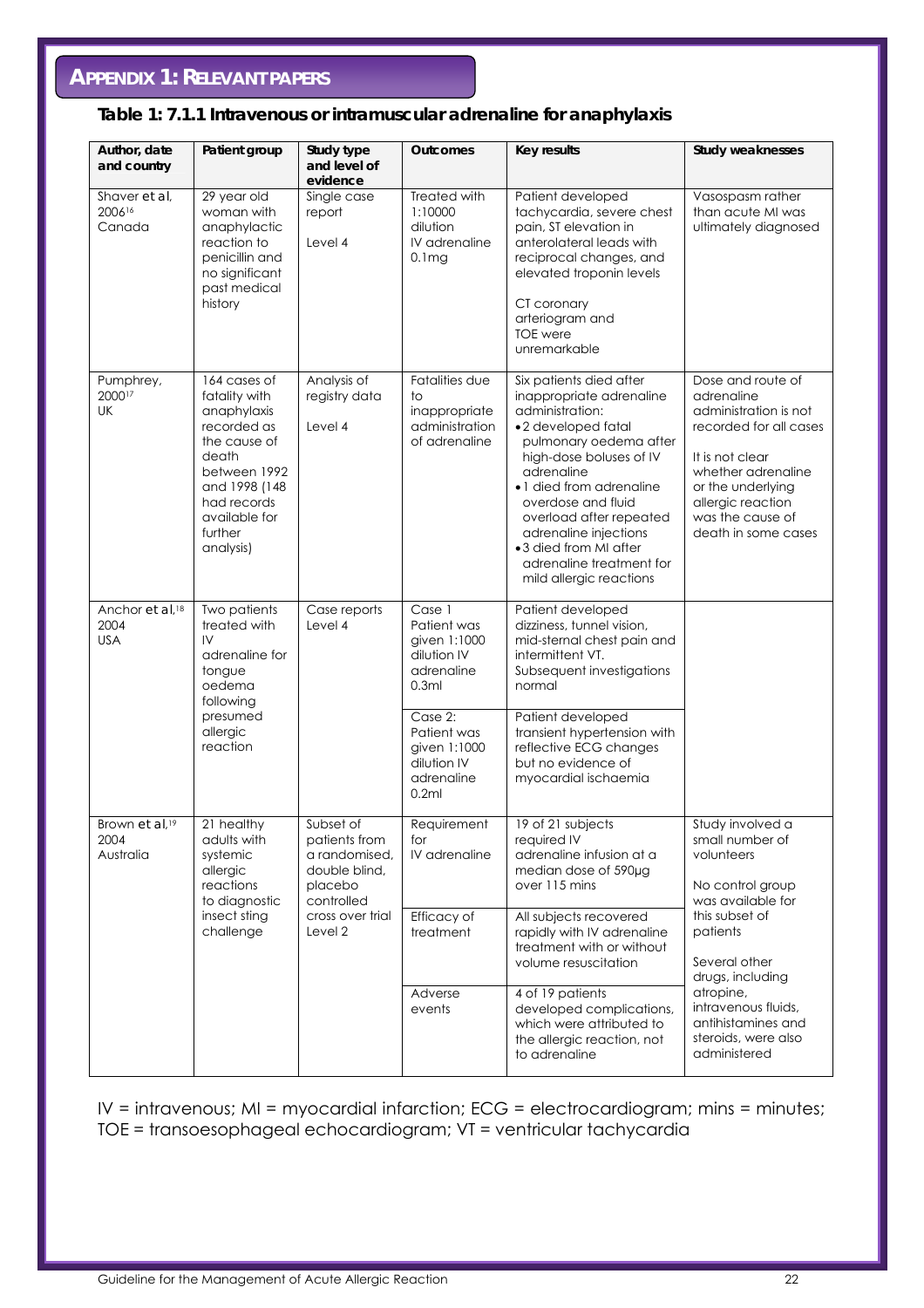| Author, date                      | Patient group                                                                                                                                                                                                                                                                                                        | Study type<br>and level of                                                                     | <b>Outcomes</b>                                                                                        | Key results                                                                                                                                                                                                  | Study weaknesses                                                                                                                                                                                                  |
|-----------------------------------|----------------------------------------------------------------------------------------------------------------------------------------------------------------------------------------------------------------------------------------------------------------------------------------------------------------------|------------------------------------------------------------------------------------------------|--------------------------------------------------------------------------------------------------------|--------------------------------------------------------------------------------------------------------------------------------------------------------------------------------------------------------------|-------------------------------------------------------------------------------------------------------------------------------------------------------------------------------------------------------------------|
| and country                       |                                                                                                                                                                                                                                                                                                                      | evidence                                                                                       |                                                                                                        |                                                                                                                                                                                                              |                                                                                                                                                                                                                   |
| Simons et al.<br>200120<br>Canada | 13 healthy<br>allergic men<br>18 to 35 years<br>Injected at<br>different study<br>visits with IM<br>adrenaline<br>from an<br>ampoule in<br>the thigh; IM<br>adrenaline<br>via an EpiPen<br>in the thigh;<br>IM adrenaline<br>in the upper<br>arm: SC<br>adrenaline in<br>the upper<br>arm: IM saline<br>in the upper | Prospective,<br>randomised,<br>partially<br>blinded,<br>6-way<br>crossover<br>study<br>Level 2 | Plasma<br>adrenaline<br>levels before<br>and up to 180<br>mins after<br>injection<br>Adverse<br>events | Mean maximum plasma<br>adrenaline concentration<br>significantly higher after IM<br>injection into the thigh<br>than IM or SC injection into<br>the arm<br>Similar for both routes and<br>sites of injection | Small number of<br>healthy subjects<br>with 3-fold variation<br>in body mass<br>Absorption of IM<br>vs SC adrenaline<br>in the thigh or<br>upper arm not<br>directly compared<br>Clinical significance<br>unclear |
|                                   | arm; and SC<br>saline in the<br>upper arm                                                                                                                                                                                                                                                                            |                                                                                                |                                                                                                        |                                                                                                                                                                                                              |                                                                                                                                                                                                                   |
| Simons et al.<br>199821<br>Canada | 17 healthy<br>children with<br>a history of<br>anaphylaxis<br>Injected with<br>IM adrenaline<br>via auto-                                                                                                                                                                                                            | Prospective,<br>randomised.<br>blinded,<br>parallel<br>group study<br>Level 2                  | Plasma<br>adrenaline<br>levels<br>Serious<br>adverse                                                   | C <sub>max</sub> significantly higher in<br>IM vs SC group<br>$Tmax$ significantly shorter in<br>IM vs SC group<br>None in either group                                                                      | Small number of<br>healthy subjects<br>Clinical significance<br>unclear                                                                                                                                           |
|                                   | injector $(n=9)$<br>$or$ SC<br>adrenaline<br>$(n=8)$                                                                                                                                                                                                                                                                 |                                                                                                | events                                                                                                 |                                                                                                                                                                                                              |                                                                                                                                                                                                                   |

#### **Table 2: 7.1.2 Subcutaneous or intramuscular adrenaline for anaphylaxis**

 $IM = intramuscular; SC = subcutaneous; mins = minutes; C<sub>max</sub> = peak plasma adrenaline$ concentration;  $T_{max}$  = time to peak plasma adrenaline concentration

## **Table 3: 7.1.3 Adrenaline self-injection for anaphylaxis in children**

| Author, date<br>and country     | Patient group                                                                                                                                                                 | Study type<br>and level of<br>evidence  | <b>Outcomes</b>                                                                                                                                          | Key results                                                                                                                                                                                                                                                                                                                                          | Study weaknesses                                                                                                                                                                                                                          |
|---------------------------------|-------------------------------------------------------------------------------------------------------------------------------------------------------------------------------|-----------------------------------------|----------------------------------------------------------------------------------------------------------------------------------------------------------|------------------------------------------------------------------------------------------------------------------------------------------------------------------------------------------------------------------------------------------------------------------------------------------------------------------------------------------------------|-------------------------------------------------------------------------------------------------------------------------------------------------------------------------------------------------------------------------------------------|
| Pumphrey et<br>al. 199917<br>UK | 164 cases of<br>fatality with<br>anaphylaxis<br>recorded as<br>the cause of<br>death<br>between 1992<br>and 1998 (148<br>had records<br>available for<br>further<br>analysis) | Analysis of<br>registry data<br>Level 4 | Median time<br>$\diamond$<br>respiratory or<br>cardiac arrest<br>Details of<br>patients who<br>had been<br>given<br>adrenaline<br>self-treatment<br>kits | 30 mins for foods (range 6-<br>360), 15 mins for venom<br>(range $4-120$ ) and 5 mins<br>for iatrogenic reactions<br>$(range 1-80)$<br>5 did not use the kit (not<br>with patient in 2 cases, out<br>of date in 1 case, may<br>have collapsed too quickly<br>in 1 case, found dead<br>holding unused kit in 1<br>case (could not assemble<br>$i$ 45) | Registry data, not<br>specifically designed<br>to answer this<br>question<br>Only fatal cases<br>included: cases<br>where adrenaline<br>self-treatment<br>prevented death<br>therefore not<br>included<br>Adults and children<br>included |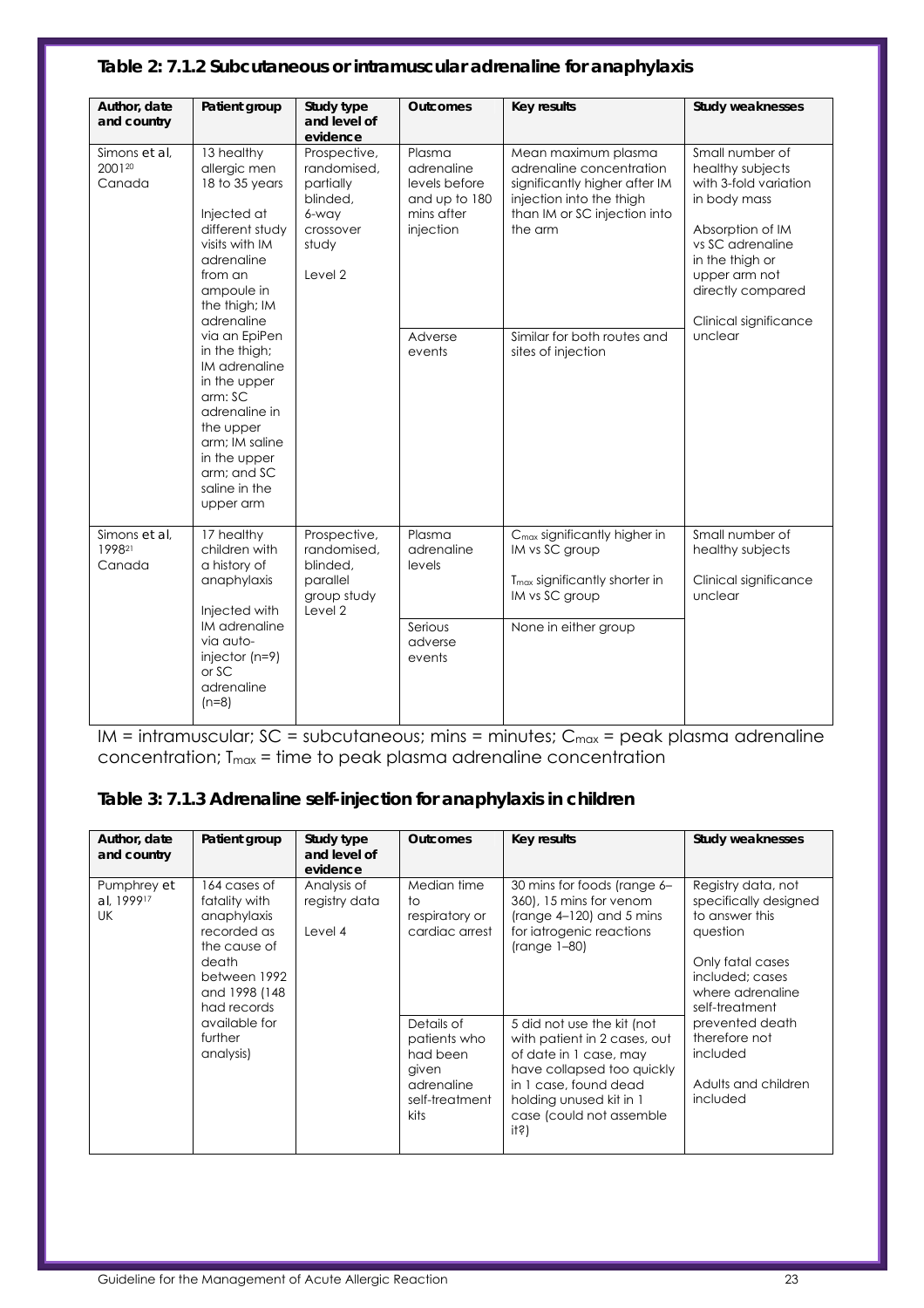| <b>Table 3 Continued</b>           |                                                                                                                                                                                                   |                                                 |                                                                                                     |                                                                                                                                                                                                                                                                                                                                                                                             |                                                                                                                                                                                                                                                                                                                                                                                                                                                             |
|------------------------------------|---------------------------------------------------------------------------------------------------------------------------------------------------------------------------------------------------|-------------------------------------------------|-----------------------------------------------------------------------------------------------------|---------------------------------------------------------------------------------------------------------------------------------------------------------------------------------------------------------------------------------------------------------------------------------------------------------------------------------------------------------------------------------------------|-------------------------------------------------------------------------------------------------------------------------------------------------------------------------------------------------------------------------------------------------------------------------------------------------------------------------------------------------------------------------------------------------------------------------------------------------------------|
| Author, date<br>and country        | Patient group                                                                                                                                                                                     | Study type<br>and level of<br>evidence          | <b>Outcomes</b>                                                                                     | <b>Key results</b>                                                                                                                                                                                                                                                                                                                                                                          | Study weaknesses                                                                                                                                                                                                                                                                                                                                                                                                                                            |
| Gold et al,<br>200022<br>Australia | 68 children<br>with a history<br>Οf<br>anaphylaxis<br>who were<br>prescribed<br>EpiPens by<br>the paediatric<br>allergy service<br>Data<br>collected by<br>telephone<br>interview with<br>parents | Retrospective<br>telephone<br>survey<br>Level 4 | Parental<br>recall of<br>method of<br>administration<br>with EpiPen<br>EpiPen use in<br>anaphylaxis | Only 16 (24%) of parents<br>were able to recall all 4<br>steps required for the<br>correct use of EpiPens; 5%<br>could not recall any steps<br>EpiPen given in 13/45 (29%)<br>anaphylactic<br>reactions Of those not<br>given EpiPen, 15 (45%)<br>were later given<br>adrenaline in hospital<br>Of those given EpiPen, 2/13<br>$(15%)$ later<br>received adrenaline in<br>hospital (p<0.05) | Suboptimal study<br>design to answer<br>this question<br>A prospective<br>observational<br>cohort would be<br>more informative<br>(randomised<br>controlled trial<br>would be ideal but<br>probably unethical)<br>Possible selection<br>bias-the parents<br>of only 80% of the<br>patients identified<br>were interviewed;<br>19% could not be<br>contacted-their<br>outcome is unknown<br>No standard<br>criteria for initial<br>prescription of<br>EpiPen |
|                                    |                                                                                                                                                                                                   |                                                 | Hospital<br>admission                                                                               | EpiPen not given: 15/32<br>(47%) admitted<br>EpiPen given: 2/13<br>(15%) admitted<br>(p<0.05)                                                                                                                                                                                                                                                                                               | Time since index<br>reaction not<br>standardised<br>In-hospital<br>adrenaline use<br>apparently<br>assessed by<br>parental interview<br>Severity of<br>episodes not<br>objectively<br>measured                                                                                                                                                                                                                                                              |
| Colver et al,<br>200523<br>UK      | 229 cases of<br>children<br>(aged<br>under 16                                                                                                                                                     | Prospective<br>survey<br>Level 4                | Death<br>Near fatal                                                                                 | 3 children died One<br>received adrenaline via<br>auto-injector at home<br>Occurred in 6 children                                                                                                                                                                                                                                                                                           | Patients only<br>included after<br>reported hospital<br>admission;                                                                                                                                                                                                                                                                                                                                                                                          |
|                                    | years)<br>admitted to<br>hospital with<br>food allergic<br>reactions<br>between 1998                                                                                                              |                                                 | anaphylaxis                                                                                         | In 3 children excess<br>adrenaline administration<br>(in hospital) was implicated<br>in clinical deterioration                                                                                                                                                                                                                                                                              | Emergency<br>Department<br>attendances<br>without admission<br>not included                                                                                                                                                                                                                                                                                                                                                                                 |
|                                    | and 2000                                                                                                                                                                                          |                                                 | Potential<br>reduction<br>in severity by<br>use of<br>adrenaline<br>autoinjectors                   | 6 severe cases and 7 non-<br>severe cases received<br>adrenaline via auto-<br>injector before arriving at<br>hospital Auto-injectors<br>could therefore have<br>reduced the severity of a<br>maximum of 13/229<br>reactions                                                                                                                                                                 |                                                                                                                                                                                                                                                                                                                                                                                                                                                             |
|                                    |                                                                                                                                                                                                   |                                                 | Potential<br>benefits if<br>adrenaline<br>autoinjectors<br>had been<br>more widely<br>available     | Of the 58 severe cases, a<br>maximum of 6 could have<br>benefited had<br>autoinjectors been<br>available to them (the<br>remainder either did not<br>have adrenaline at any<br>point, already had an<br>auto-injector but did not<br>use it, had adrenaline                                                                                                                                 |                                                                                                                                                                                                                                                                                                                                                                                                                                                             |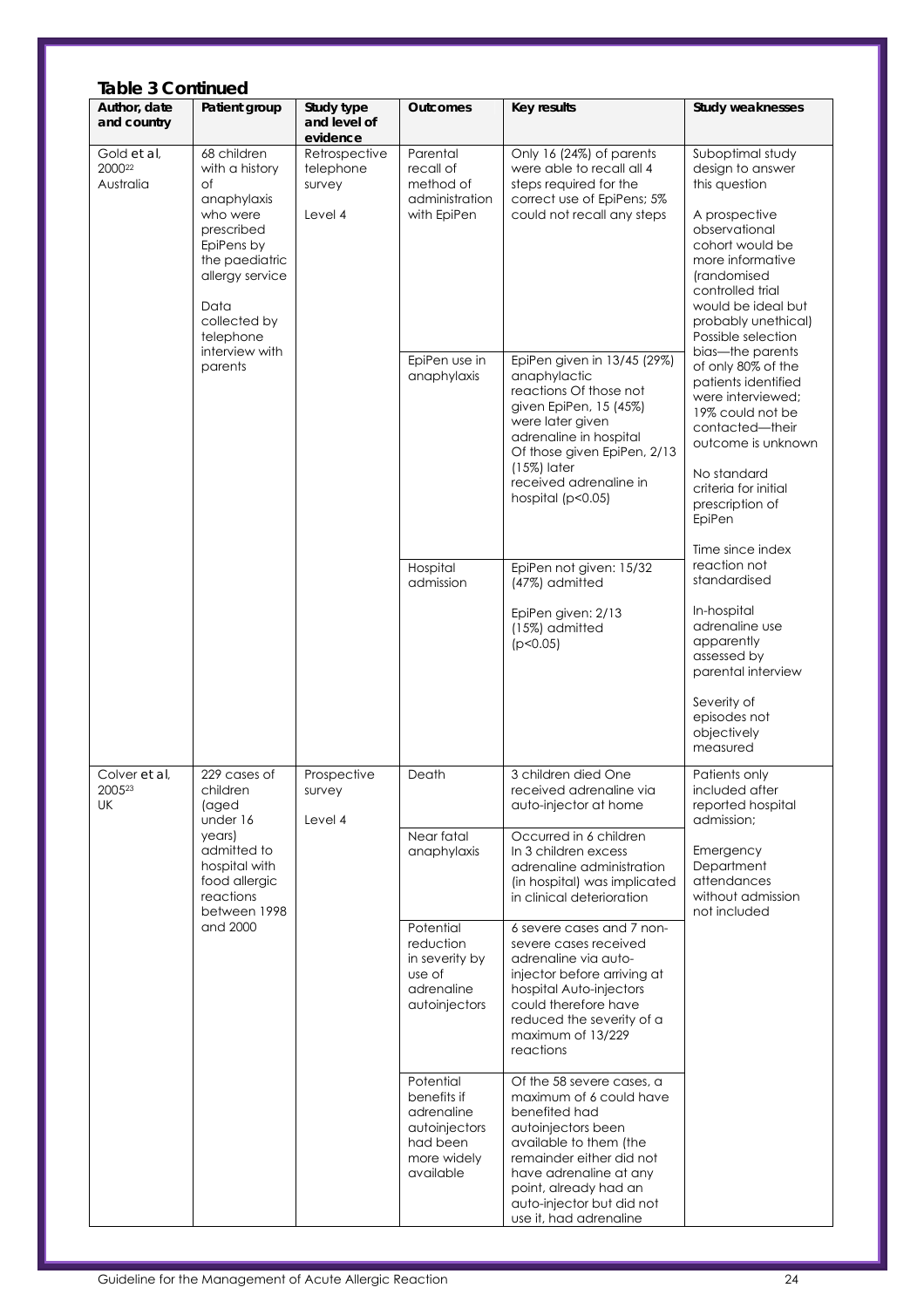|  | administered by primary<br>care or ambulance staff<br>within 10 mins, had not had<br>a previous allergic reaction<br>to food or were over 12<br>years old and their only<br>previous reaction had<br>been to allergens as<br>babies) |
|--|--------------------------------------------------------------------------------------------------------------------------------------------------------------------------------------------------------------------------------------|
|--|--------------------------------------------------------------------------------------------------------------------------------------------------------------------------------------------------------------------------------------|

Mins = minutes

#### **Table 4: 7.1.4 Adrenaline inhaler: An alternative to intramuscular adrenaline?**

| Author, date<br>and country       | Patient group                                                                                                                 | Study type<br>and level of                                                                                         | <b>Outcomes</b>                                                                                          | <b>Key results</b>                                                                                                                                                                                                                                        | Study weaknesses                                                                                                                  |
|-----------------------------------|-------------------------------------------------------------------------------------------------------------------------------|--------------------------------------------------------------------------------------------------------------------|----------------------------------------------------------------------------------------------------------|-----------------------------------------------------------------------------------------------------------------------------------------------------------------------------------------------------------------------------------------------------------|-----------------------------------------------------------------------------------------------------------------------------------|
| Simons et al,<br>200027<br>Canada | 19<br>asymptomatic<br>children with<br>a history of<br>anaphylaxis<br>and EpiPen<br>prescription<br>Treated with<br>$10 - 20$ | evidence<br>Prospective<br>randomized,<br>observer-<br>blind,<br>placebo<br>controlled,<br>parallel group<br>study | Ability to<br>inhale dose<br>required to<br>achieve<br>adequate<br>plasma<br>adrenaline<br>concentration | 2 of 11 children in the<br>adrenaline group; 2 of 8<br>children in the placebo<br>group                                                                                                                                                                   | Small study in<br>healthy individuals<br>Adequate plasma<br>adrenaline<br>concentration<br>difficult to define<br>Assessed plasma |
|                                   | inhalations<br>of adrenaline<br>$(n=11)$ or<br>placebo                                                                        | Level 1                                                                                                            | Percent of<br>precalculated<br>dose inhaled                                                              | 74% adrenaline group; 89%<br>placebo group                                                                                                                                                                                                                | concentrations but<br>not clinical efficacy                                                                                       |
|                                   | $(n=8)$ over $2-4$<br>minutes,<br>depending on<br>weight                                                                      |                                                                                                                    | Plasma<br>adrenaline<br>levels                                                                           | No significant difference<br>between groups at any<br>time point                                                                                                                                                                                          |                                                                                                                                   |
|                                   |                                                                                                                               |                                                                                                                    | Adverse<br>effects                                                                                       | Unpleasant taste (10/11<br>adrenaline group; 4/8<br>placebo group)<br>Cough (2/11 adrenaline<br>group; 4/8 placebo group)<br>Dizziness (3/11 adrenaline<br>group; 3/8 placebo group)<br>Nausea, pallor and muscle<br>twitching (1/11 adrenaline<br>group) |                                                                                                                                   |
| Dahlof et al,<br>198728           | Healthy<br>volunteers<br>given<br>adrenaline<br>by SC<br>injection,<br>nasal or oral<br>inhalation, or<br>eye drops           | Prospective,<br>crossover<br>study<br>Level 2                                                                      | Plasma<br>adrenaline<br>levels                                                                           | Significant increase within<br>5 minutes of SC<br>administration; No<br>increase after 10<br>inhalations;<br>Significant increase after<br>20 inhalations; No<br>significant increase after<br>eye drops                                                  | Healthy volunteer<br>study only<br>Did not assess<br>clinical efficacy                                                            |
|                                   |                                                                                                                               |                                                                                                                    | Maximum<br>cardiovascular<br>effects                                                                     | Within 15 mins of SC<br>administration;<br>After 20 inhalations but less<br>pronounced than SC<br>administration; No<br>significant effect after eye<br>drops                                                                                             |                                                                                                                                   |
|                                   |                                                                                                                               |                                                                                                                    | Duration of<br>action                                                                                    | 90 mins after SC<br>administration; Shorter-<br>acting after inhalation;<br>No significant effect after<br>eye drops                                                                                                                                      |                                                                                                                                   |

SC = subcutaneous; mins = minutes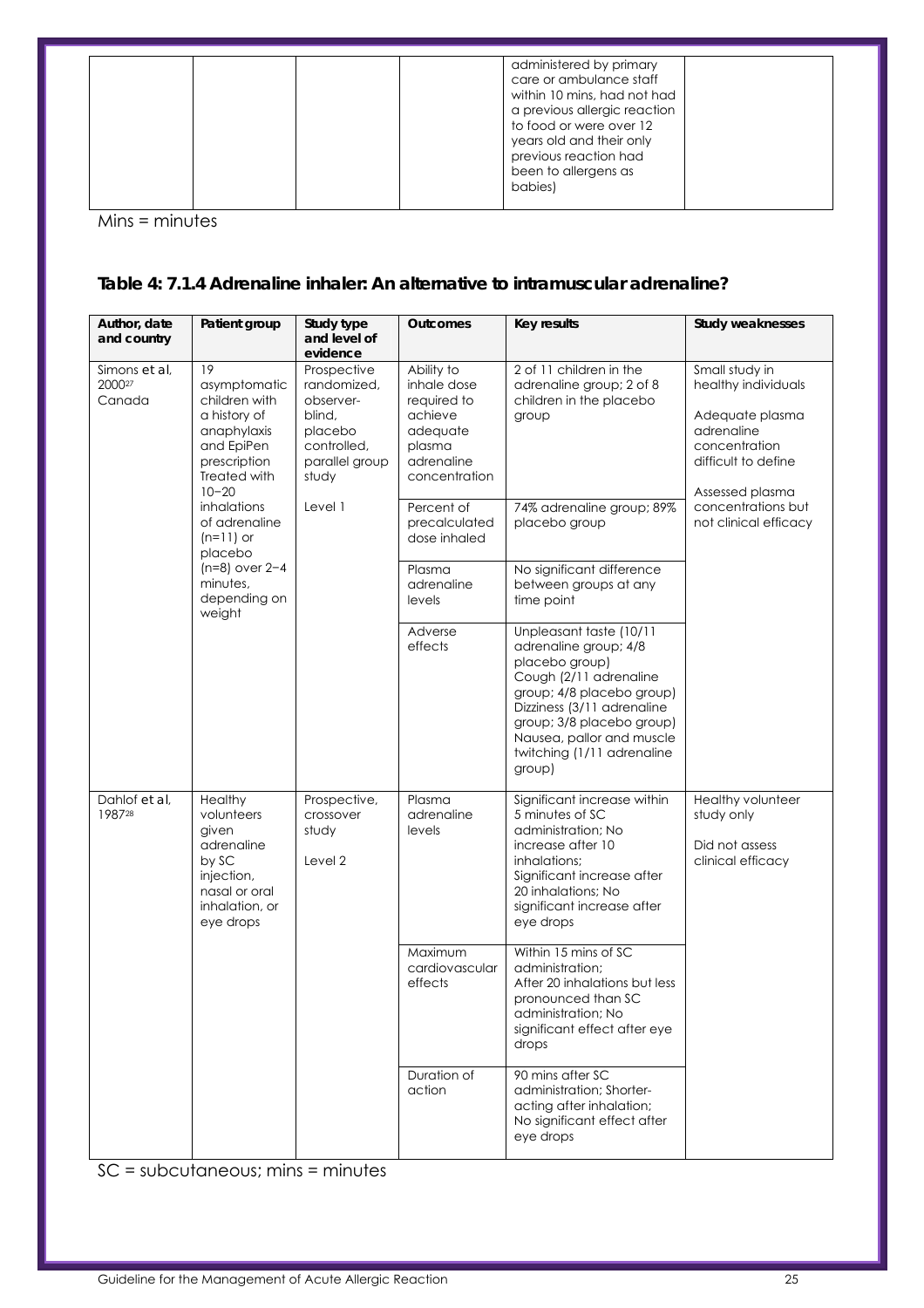#### **Table 5: 7.1.5 Sublingual adrenaline tablets: How feasible is this novel approach to treatment of acute allergic reaction?**

| Author, date<br>and country                         | Patient group                                                                                                                                                                 | Study type<br>and level of<br>evidence | <b>Outcomes</b>                | Key results                                                                                                                                  | <b>Study weaknesses</b>                                                                     |
|-----------------------------------------------------|-------------------------------------------------------------------------------------------------------------------------------------------------------------------------------|----------------------------------------|--------------------------------|----------------------------------------------------------------------------------------------------------------------------------------------|---------------------------------------------------------------------------------------------|
| Rawas-Qalaji<br>et al. 2006 <sup>29</sup><br>Canada | 5 New<br><b>Zealand</b><br>white rabbits<br>Administered<br>SL adrenaline<br>0mg, 10mg,<br>20 <sub>mg</sub> and<br>40mg; and IM<br>adrenaline<br>$0.3mg$ on<br>different days | Preclinical<br>study                   | Plasma<br>adrenaline<br>levels | $AUC.$ C <sub>max</sub> and $T_{max}$ not<br>significantly different<br>between SL adrenaline<br>40mg and IM adrenaline<br>0.3 <sub>mg</sub> | Animal study; cannot<br>be extrapolated to<br>humans<br>Clinical parameters<br>not assessed |

SL = sublingual; IM = intramuscular; AUC = area under the concentration−time curve;  $C_{\text{max}}$  peak plasma concentration;  $T_{\text{max}}$  = time to peak plasma concentration

#### **Table 6: 7.1.7 Adrenaline: site of administration**

**Injection of adrenaline in acute allergic reaction: Do the thighs look better than the deltoid? – Read the evidence** 

| Author, date<br>and country       | Patient group                                                                                                                                                                                                                                                                                                                                                       | Study type<br>and level of<br>evidence                                                       | <b>Outcomes</b>                                                                                        | Key results                                                                                                                                                                                                  | Study weaknesses                                                                                                                                                                                                        |
|-----------------------------------|---------------------------------------------------------------------------------------------------------------------------------------------------------------------------------------------------------------------------------------------------------------------------------------------------------------------------------------------------------------------|----------------------------------------------------------------------------------------------|--------------------------------------------------------------------------------------------------------|--------------------------------------------------------------------------------------------------------------------------------------------------------------------------------------------------------------|-------------------------------------------------------------------------------------------------------------------------------------------------------------------------------------------------------------------------|
| Simons et al,<br>200120<br>Canada | 13 healthy<br>allergic men<br>18 to 35 years<br>Injected at<br>different study<br>visits with IM<br>adrenaline<br>from an<br>ampoule in<br>the thigh; IM<br>adrenaline<br>via an EpiPen<br>in the thigh;<br>IM adrenaline<br>in the upper<br>arm:SC<br>adrenaline in<br>the upper<br>arm: IM saline<br>in the upper<br>arm; and<br>SC saline in<br>the upper<br>arm | Prospective,<br>randomised,<br>partially<br>blinded, 6-<br>way crossover<br>study<br>Level 2 | Plasma<br>adrenaline<br>levels before<br>and up to 180<br>mins after<br>injection<br>Adverse<br>events | Mean maximum plasma<br>adrenaline concentration<br>significantly higher after IM<br>injection into the thigh<br>than IM or SC injection into<br>the arm<br>Similar for both routes and<br>sites of injection | Small number of<br>healthy subjects with<br>3-fold variation in<br>body mass<br>Absorption of<br>adrenaline in the arm<br>included results of SC<br>as well as IM<br>administration<br>Clinical significance<br>unclear |

IM = intramuscular; SC = subcutaneous; mins = minutes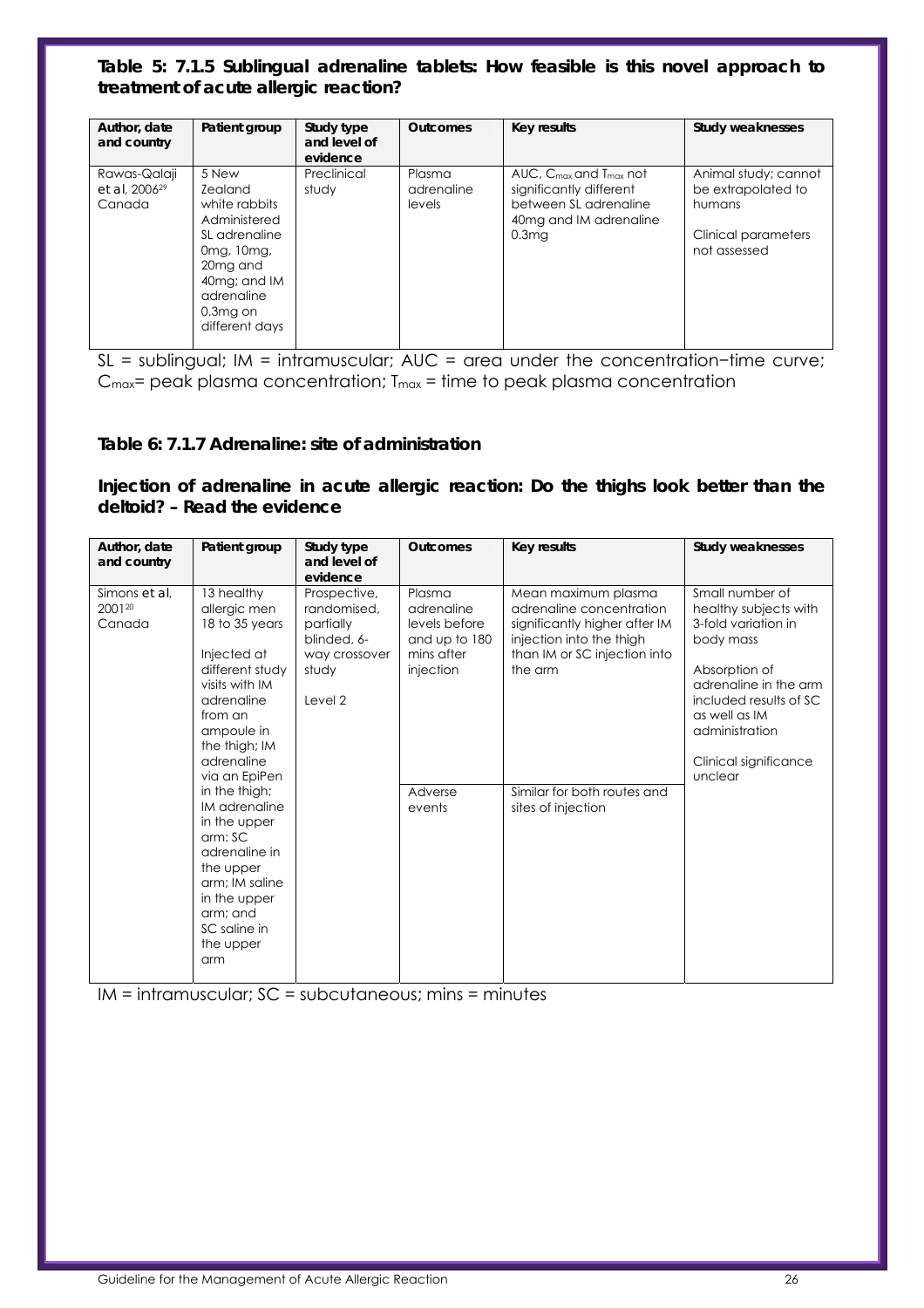## **Table 7: 7.3.1 Mast cell tryptase and histamine levels in acute allergic reaction**

| Author, date<br>and country         | Patient group                                                             | Study type and<br>level of<br>evidence                    | Outcomes                                                                                                | <b>Key results</b>                                                                                 | Study weaknesses                                                                                 |
|-------------------------------------|---------------------------------------------------------------------------|-----------------------------------------------------------|---------------------------------------------------------------------------------------------------------|----------------------------------------------------------------------------------------------------|--------------------------------------------------------------------------------------------------|
| Lin et al,<br>200036<br><b>USA</b>  | 97 adult<br>patients with<br>symptoms of<br>acute allergic<br>reaction of | Prospective<br>cohort study<br>Level 2                    | Elevated<br>plasma<br>histamine<br>(>10nmol/l)                                                          | 42 of 89 patients                                                                                  | Small study<br>Many patients had<br>mild symptoms<br>and did not have                            |
|                                     | <12 hours'<br>duration                                                    |                                                           | Elevated<br>serum total<br>tryptase<br>(>15ng/ml)                                                       | 20 of 97 patients                                                                                  | true anaphylaxis<br>9 patients had<br>symptoms<br>persisting >12                                 |
|                                     |                                                                           |                                                           | Detectable <sub>B</sub> -<br>tryptase<br>$(>\frac{1}{2}$                                                | 23 of 96 patients                                                                                  | hours prior to<br>blood sampling,<br>which may have<br>affected the results                      |
|                                     |                                                                           |                                                           | Correlations                                                                                            | No significant correlation<br>between histamine and<br>tryptase levels<br>High correlation between | Timings of blood<br>samples varied<br>between patients                                           |
|                                     |                                                                           |                                                           |                                                                                                         | histamine level and<br>urticaria, erythema and<br>initial heart rate (p≤0.001)                     |                                                                                                  |
|                                     |                                                                           |                                                           |                                                                                                         | Correlation between<br>tryptase level and<br>urticaria                                             |                                                                                                  |
| Brown et al,<br>200437<br>Australia | 64 adults with<br>a history of<br>anaphylactic<br>reactions to            | Cohort of<br>patients from a<br>randomised,<br>placebo    | Severe<br>systemic<br>reaction                                                                          | 11 of 64 patients<br>Sensitivity 0.36                                                              | Small number of<br>patients included<br>in analysis<br>Wide confidence                           |
|                                     | jack jumper<br>ant sting<br>Underwent<br>sting<br>challenge               | controlled,<br>venom<br>immunotherapy<br>trial<br>Level 2 | Diagnostic<br>performance<br>of peak<br>tryptase<br>levels in<br>patients<br>with severe<br>reaction    | Specificity 0.89                                                                                   | intervals<br>Dispute over<br>diagnostic cut-off<br>levels for serum<br>tryptase and<br>histamine |
|                                     |                                                                           |                                                           | Diagnostic<br>performance<br>of serial<br>tryptase<br>levels in<br>patients with<br>severe<br>reaction  | Sensitivity 0.73<br>Specificity 0.98                                                               |                                                                                                  |
|                                     |                                                                           |                                                           | Diagnostic<br>performance<br>of peak<br>histamine<br>levels in<br>patients<br>with severe<br>reaction   | Sensitivity 0.70<br>Specificity 0.69                                                               |                                                                                                  |
|                                     |                                                                           |                                                           | Diagnostic<br>performance<br>of serial<br>histamine<br>levels in<br>patients<br>with severe<br>reaction | Sensitivity 0.60<br>Specificity 0.94                                                               |                                                                                                  |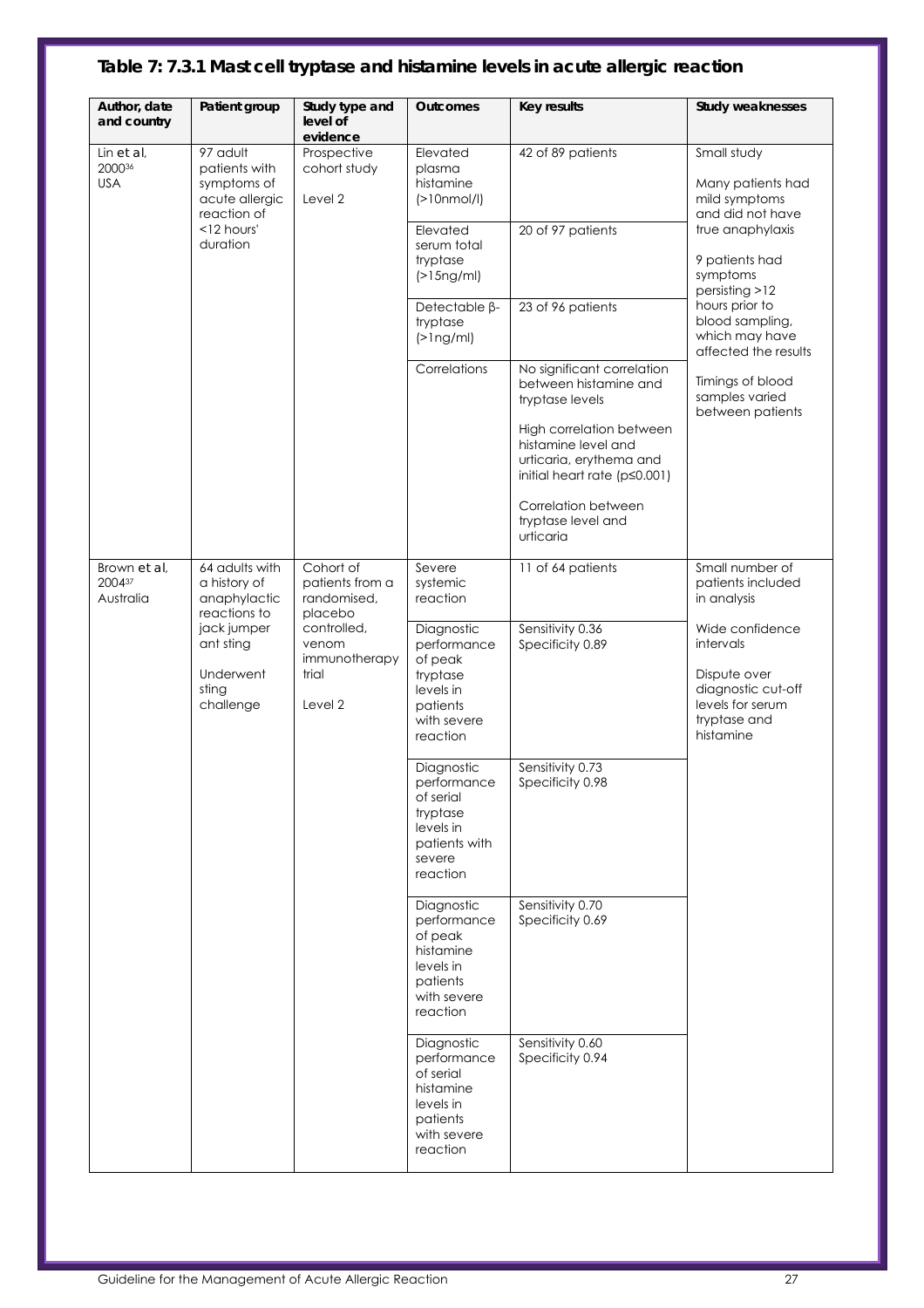## **APPENDIX 2: SEARCH FILTERS**

#### **Adrenaline filter**

ADRENALIN\$.MP OR EPINEPHRIN\$.MP OR EPIPEN.MP EPIPEN.MP OR EPI-PEN.MP OR "EPI-EZ PEN".MP OR "EPI EZ PEN".OR ANAKIT.MP OR EXP EPINEPHRINE/ OR ADRENALINE.MP

#### **Acute allergic reaction filter**

ANAPHYLA\$.MP OR ALLERG\$.MP OR ACUTE ADJ ALLERGIC ADJ REACTION OR HYPERSENSITIVITY EXP ANAPHYLAXIS/ OR ANAPHYLA\$.MP OR EXP HYPERSENSITIVITY/ OR ALLERG\$.MP

#### **Route filter**

ROUTE OR INTRAMUSCULAR OR INTRAVENOUS OR SUBCUTANEOUS

#### **Nebuliser and Inhaler filter**

NEBULIS\$.MP OR INHAL\$.MP OR METERED ADJ DOSE OR PRESSURIZED ADJ METERED ADJ DOSE

#### **Site of injection filter**

LATERAL ADJ THIGH OR VASTUS ADJ LATERALIS OR DELTOID OR UPPER ADJ ARM OR ARM

#### **Outcome filter**

EXP HOME CARE SERVICES/ OR OUTPATIENTS/ OR COMMUNITY.MP OR OUT-PATIENT\$.MP OR SELF-ADMINISTR\$.MP OR HOME.MP OR EXP FIRST AID/ OR FIRST AID.MP) OR (EXP INFANT MORTALITY/ OR EXP CHILD MORTALITY/ OR MORTALITY.MP OR EXP HOSPITAL MORTALITY/ OR EXP MORTALITY/ OR EXP DEATH/ OR EXP "CAUSE OF DEATH"/ OR EXP DEATH, SUDDEN/ OR DEATH.MP

#### **Tablet filter**

TABLET\$.MP OR SUBLINGUAL\$.MP

**Hair dye filter**  HAIR ADJ DYE AND HAIR OR SHAV\$.MP OR REOV\$.MP

**Gastric lavage filter**  GASTRIC ADJ LAVAGE

**Investigation filter**  MAST ADJ CELL ADJ TRYPTASE OR HISTAMINE ADJ LEVEL OR TRYPTASE ADJ LEVEL

**Antihistamine filter**  ANTIHISTAMIN\$.MP OR HISTAMINE ADJ ANTAGONIST OR H1 ADJ BLOCKER

**Discharge filter**  ORAL OR ENTERAL OR PER ADJ ORAL OR DISCHARGE OR PRESCRIPTION

#### **Corticosteroid filter**

HYDROXORTISON\$.MP OR CORTICOSTEROIDS\$.MP OR PREDISOLON\$.MP OR PREDNISON\$.MP

#### **Cochrane Library search terms**

(MeSH heading ANAPHYLAXIS) OR ANAPHYLA\* AND (MeSH heading EPINEPHRINE) OR ADRENALINE OR EPINEPHRINE OR EPIPEN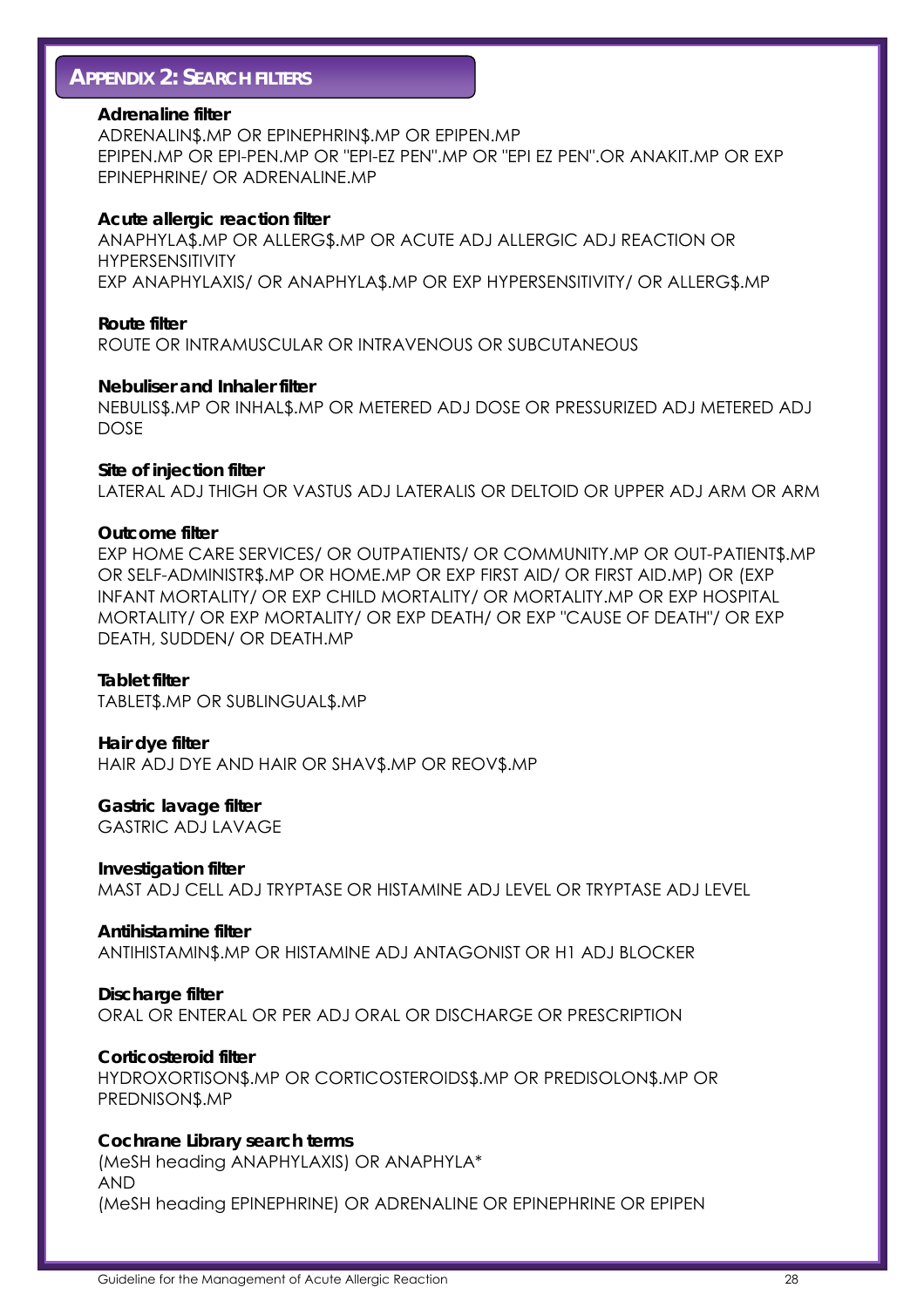- (1) Sampson H, Munoz-Furlong A, Campbell R, Adkinson N, Bock S, Branum A, Brown S, Camargo C, Cydulka R, Galli S, Gidudu J, Gruchalla R, Harlor A, Hepner D, Lewis L, Lieberman P, Metcalfe D, O'Connor R, Muraro A, Rudman A, Schmitt C, Scherrer D, Simons F, Thomas S, Wood J, Decker W. Second symposium on the definition and management of anaphylaxis - Second National Institute of Allergy and Infectious Disease/Food Allergy and Anaphylaxis Network Symposium. Ann Emerg Med 2006; 47(4): 373-380.
- (2) Kemp S, Lockey R. Anaphylaxis: a review of causes and mechanisms. J Allergy Clin Immunol 2002; 110(3): 341-348.
- (3) McLean-Tooke A, *et al*. Adrenaline in the treatment of anaphylaxis: what is the evidence? BMJ 2003; 327: 1332-1335.
- (4) Sheikh A, Shehata Y, Simons F. Adrenaline for the treatment of anaphylaxis with or without shock. Cochrane Database of Systematic Reviews 2006; Issue 4: CD006312. DOI:10.1002/14651858.CD006312.
- (5) The Food Allergy and Anaphylaxis Network. Common food allergens: FAAN, 2007. Available at: http://www.foodallergy.org/allergens/index.html [Accessed 23rd June, 2008].
- (6) Corrigan C. Allergy: the unmet need A blueprint for better care. Royal College of Physicians; 2003.
- (7) Epidemiology of anaphylaxis: findings of the American College of Allergy, Asthma and Immunology Epidemiology of Anaphylaxis Working Group. Annals of Allergy, Asthma and Immunology 2006; 97(5): 596-602.
- (8) Winberry S, Lieberman P. Histamines and antihistamines in anaphylaxis. Clin Allergy Immunol 2002; 17: 287.
- (9) Bohlke K, Davis R, DeStefano F, Marcy S, Braun M, Thompson R. Epidemiology of anaphylaxis among children and adolescents enrolled in a health maintenance organization. J Allergy Clin Immunol 2004; 113(3): 536-542.
- (10) Brown A, McKinnon D, Chu K. Emergency department anaphylaxis: A review of 142 patients in a single year. J Allergy Clin Immunol 2000; 108(5): 861-866.
- (11) Yocum M, Butterfield J, Klein J, Volcheck G, Schroeder D, Silverstein M. Epidemiology of anaphylaxis in Olmsted County: A population-based study. J Allergy Clin Immunol 1999; 104(2 Pt 1): 452-456.
- (12) Sadana A, O'Donnell C, Hunt M, Gavalas M. Managing acute anaphylaxis: Intravenous adrenaline should be considered because of the urgency of the condition. BMJ 2000; 320(7239): 937.
- (13) Working Group of the Resuscitation Council (UK). Emergency treatment of anaphylactic reactions: Guidelines for healthcare providers: Resuscitation Council, 2008. Available at: http://www.resus.org.uk/pages/reaction.pdf [Accessed 2nd June, 2008].
- (14) Brown A. Therapeutic controversies in the management of acute anaphylaxis. J Accid Emerg Med 1998; 15: 89-95.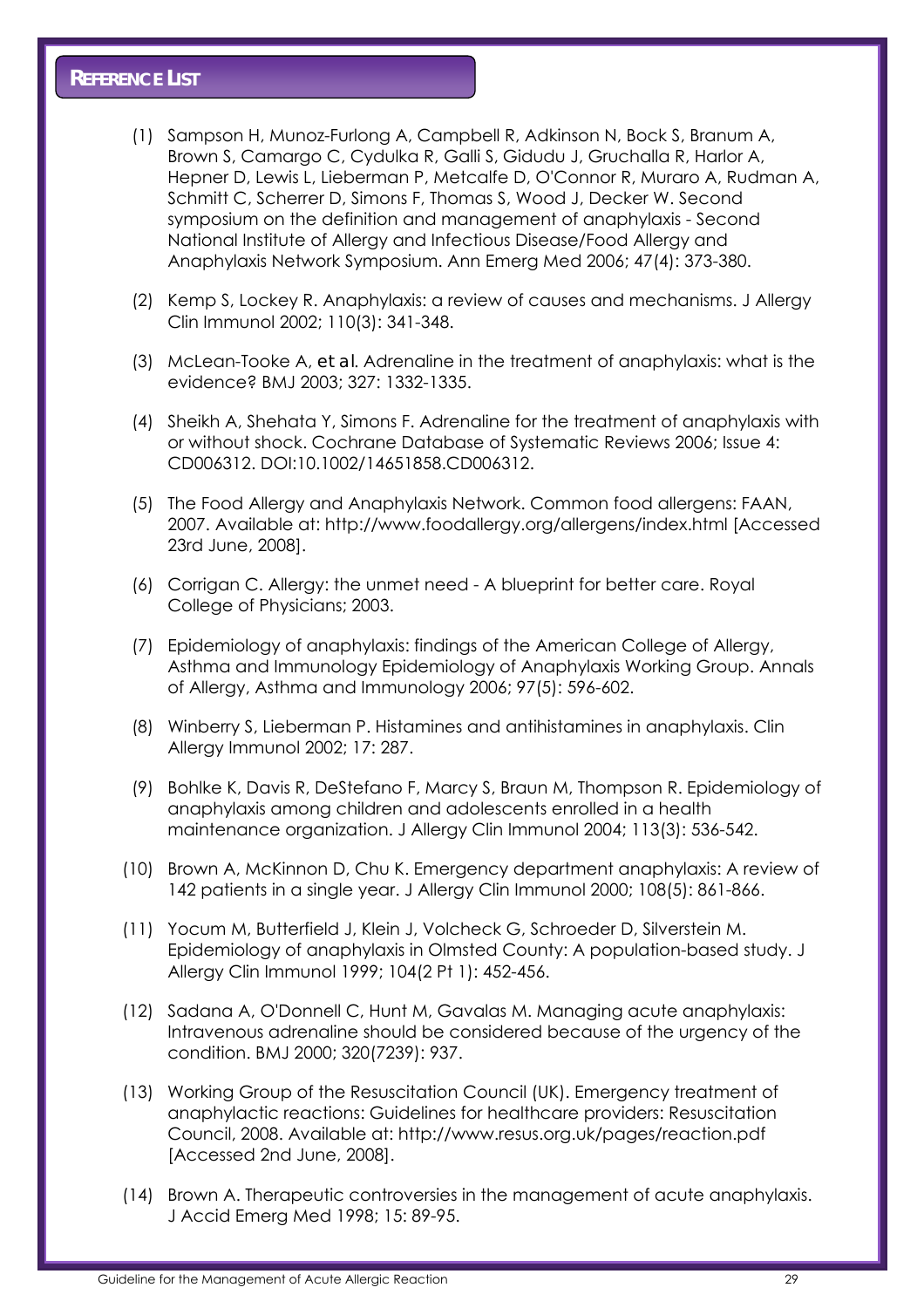- (15) Phillips B, Ball C, Sackett D, Badenoch D, Straus S, Haynes B, Dawes M. Levels of evidence and grades of recommendation: Oxford Centre for Evidence-Based Medicine, 2001. Available at: http://www.cebm.net/index.aspx?o=1047 [Accessed 25th April, 2008].
- (16) Shaver K, Adams C, Weiss S. Acute myocardial infarction after administration of low dose intravenous epinephrine for anaphylaxis. J Can Ass Emerg Phys 2006; 8(4): 289-294.
- (17) Pumphrey R. Lessons for management of anaphylaxis from a study of fatal reactions. Clin Exper All 2000; 30: 1144-1150.
- (18) Anchor J, Settipane R. Appropriate use of epinephrine in anaphylaxis. Am J Emerg Med 2004; 22: 488-490.
- (19) Brown S, *et al*. Insect sting anaphylaxis: prospective evaluation of treatment with intravenous adrenaline and volume resuscitation. Emerg Med J 2004; 21: 149-154.
- (20) Simons F, Xioachen G, Simons K. Epinephrine absorption in adults: Intramuscular versus subcutaneous injection. J Allergy Clin Immunol 2001; 108: 871-873.
- (21) Simons F, Roberts J, Gu X, Simons K. Epinephrine absorption in children with a history of anaphylaxis. J Allergy Clin Immunol 1998; 101(1): 33-37.
- (22) Gold M, Sainsbury R. First aid anaphylaxis management in children who were prescribed an epinephrine autoinjector device (EpiPen). J Allergy Clin Immunol 2000; 106: 171-176.
- (23) Colver A, Nevantaus H, MacDougall C, *et al*. Severe food-allergic reactions in children across the UK and Ireland, 1998-2000. Acta Paediatr 2005; 94: 689-695.
- (24) Sampson H, Mendelson L, Rosen J. Fatal and near-fatal anaphylactic reactions to food in children and adolescents. N Engl J Med 1992; 327: 380-384.
- (25) Bock S, Munoz-Furlong A, Sampson H. Fatalities due to anaphylactic reactions to foods. J Allergy Clin Immunol 2001; 107: 191-193.
- (26) MacDougall C, Cant A, Colver A. How dangerous is food allergy in childhood? The incidence of severe and fatal allergic reactions across the UK and Ireland. Arch Dis Child 2002; 86: 236-239.
- (27) Simons F, Gu X, Johnston L, Simons K. Can epinephrine inhalations be substituted for epinephrine injection in children at risk for systemic anaphylaxis. Pediatrics 2000; 106: 1040-1044.
- (28) Dahlof C, Mellstrand T, Svedmyr N. Systemic absorption of adrenaline after aerosol, eye-drop and subcutaneous administration to healthy volunteers. Eur J All Clin Immunol 1987; 42(3): 215-221.
- (29) Rawas-Qalaji M, Simons F, Simons K. Sublingual epinephrine tablets versus intramuscular injection of epinephrine: Dose equivalence for potential treatment of anaphylaxis. J Allergy Clin Immunol 2006; 117(2): 398-403.
- (30) Rawas-Qalaji M, Simons F, Simons K. Fast-disintegrating sublingual tablets: Effect of epinephrine load on tablet characteristics. AAPS PharmSciTech 2006; 7(2): E1-E7.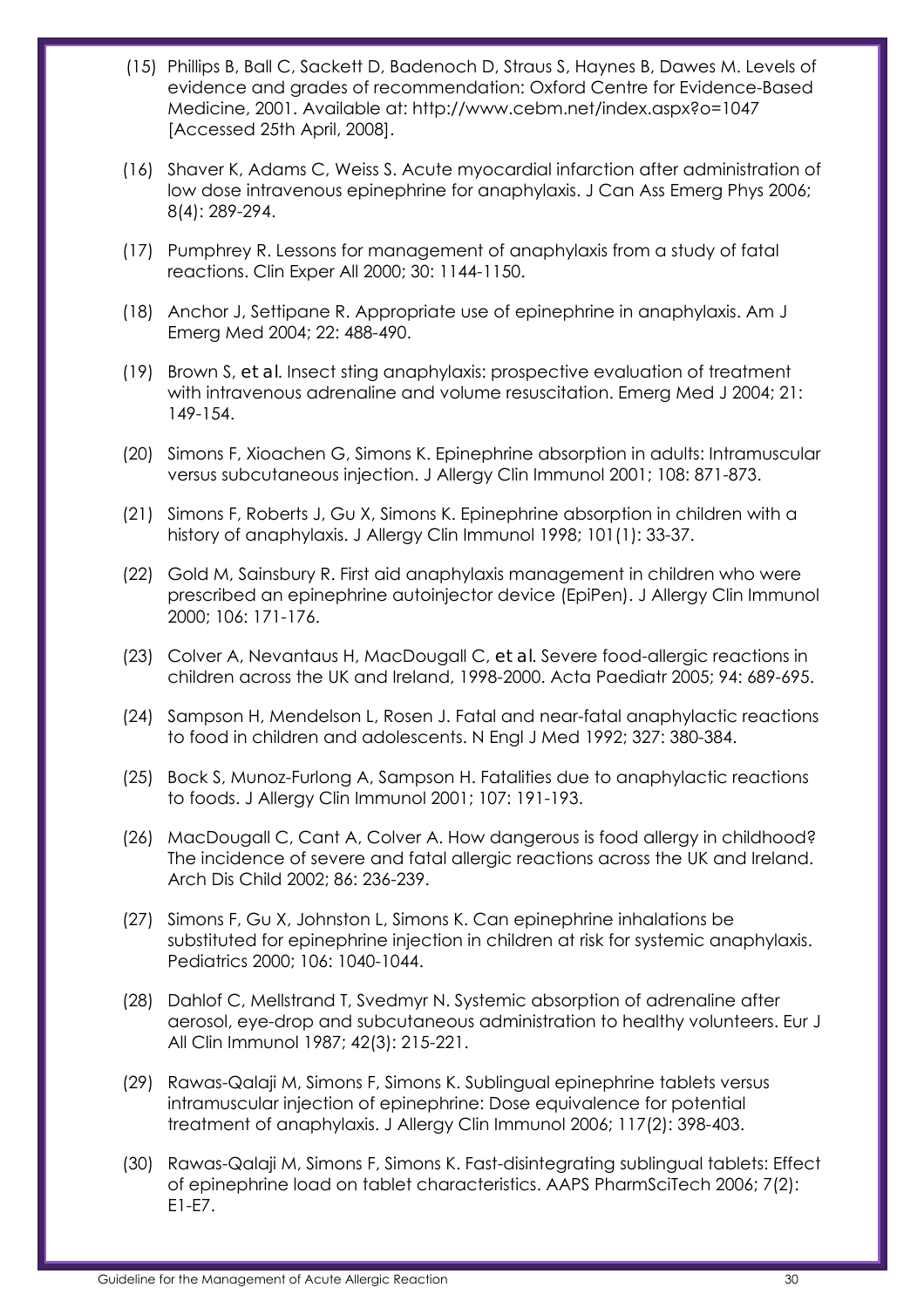- (31) Zeggwagh A, Abougal R, Madani N, Abidi K, Moussaoui R, Zekraoui A, Kerkeb O. Comparative efficiency of nebulized adrenaline and salbutamol in severe acute asthma - A randomized controlled prospective study. Annales Francaises d'Anesthesie et de Reanimation 2002; 21: 703-709.
- (32) Turpeinen M, Kuokkanen J, Backman A. Adrenaline and nebulized salbutamol in acute asthma. Arch Dis Child 1984; 59: 666-668.
- (33) McFadden J, White I, Frosch P, Sosted H, Johansen J, Menne T. Allergy to hair dye. BMJ 2007; 334: 220.
- (34) European Food Information Council. Food allergy and food intolerance: EUFIC, 2006. Available at: http://www.eufic.org/article/en/page/BARCHIVE/expid/basics-foodallergyintolerance/ [Accessed 23rd June, 2008].
- (35) Smit D, Cameron P, Rainer T. Anaphylaxis presentations to an emergency department in Hong Kong: incidence and predictors of biphasic reactions. J Emerg Med 2004; 28(4): 381-388.
- (36) Lin R, Schwartz L, Curry A, Pesola G, Knight R, Lee H-S, Bakalchuk L, Tenenbaum C, Westfal R. Histamine and tryptase levels in patients with acute allergic reactions: An emergency department-based study. J Allergy Clin Immunol 2000; 106(1): 65-71.
- (37) Brown S, Blackman K, Heddle R. Can serum mast cell tryptase help diagnose anaphylaxis? Emerg Med Aust 2004; 16: 120-124.
- (38) Schwartz L, Yunginger J, Miller J, Bokhari R, Dull D. Time course of appearance and disappearance of human mast cell tryptase in the circulation after anaphylaxis. J Clin Invest 1989; 83: 1551-1555.
- (39) Laroche D, Vergnaud M-C, Sillard B, Soufarapis H, Bricard H. Biochemical markers of anaphylactoid reactions to drugs. Anesthesiol 1991; 75: 945-949.
- (40) Sheikh A, VM ten Broek, Brown S, Simons F. H1-antihistamines for the treatment of anaphylaxis with or without shock. Cochrane Database of Systematic Reviews 2007; Issue 1: CD006160. DOI:10.1002/14651858.CD006160.pub2.
- (41) Moscati R, Moore G. Comparison of cimetidine and diphenhydramine in the treatment of acute urticaria. Ann Emerg Med 1990; 19(1): 12-15.
- (42) Runge J, Martinez J, Caravati E, *et al*. Histamine antagonists in the treatment of acute allergic reactions. Ann Emerg Med 1992; 21(3): 237-242.
- (43) Lin R, Curry A, Pesola G, *et al*. Improved outcomes in patients with acute allergic syndromes who are treated with combined H1 and H2 antagonists. Ann Emerg Med 2000; 36(5): 462-468.
- (44) Watson N, Weiss E, Harter P. Famotidine in the treatment of acute urticaria. Clin Exp Dermatol 2000; 25: 186-189.
- (45) Lieberman P. The use of antihistamines in the prevention and treatment of anaphylaxis and anaphylactoid reactions. J Allergy Clin Immunol 1990; 86(4 pt 2): 684-686.
- (46) Poon M, Reid C. Best evidence topic reports. Oral corticosteroids in acute urticaria. Emerg Med J 2004; 21(1): 76-77.